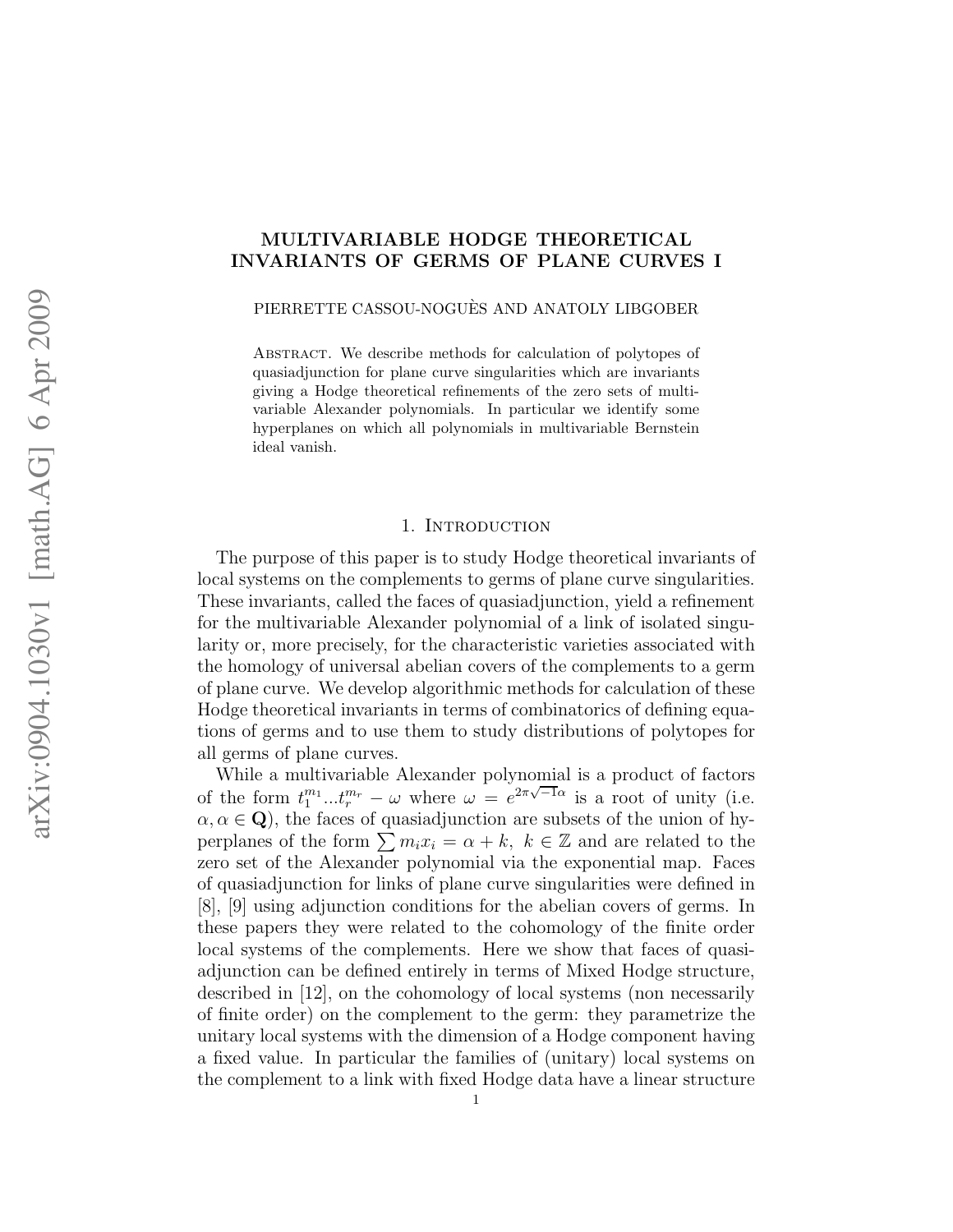and form polytopes of various dimensions in the universal covering of the space of unitary local systems. This description of the Mixed Hodge structure on the local systems in terms of log-resolution of the germ provides first approach to calculations of faces of quasiadjunction.

The second approach discussed in this paper is based on the relation of faces of quasiadjunction with the spectrum of non reduced singularities (cf.3.10). Below we show that "most" local systems with non vanishing Hodge numbers correspond to eigenvalues of the (semi-simple part of) the monodromy acting on graded vector space associated with limit Hodge filtration on the cohomology of the Milnor fiber of the nonreduced singularity of the form  $f_1^{a_1} \cdot \ldots \cdot f_r^{a_r}$ . Another technical result which makes calculations more effective shows that while the definition of faces of quasiadjunction describes them in terms of multiplicities of pull backs of defining equations and differentials along the exceptional curves, this data corresponding only to curves having at least three intersection points with other exceptional curves suffices. This can be viewed as an extension of what was known previously in uni-branched case and in the case of multivariable Alexander polynomials (cf. also related result which concerns the log-canonical thresholds [17]).

We start with review in section 2 of the definitions of the polytopes and ideals of quasiadjunction, multiplier ideals and their basic properties. In section 3 we show the connection with the Arnold-Steenbrink spectrum of non reduced singularities. As an application we show in section 4 that all multivariable Bernstein polynomials, i.e. the polynomials  $b(s_1, ..., s_r)$  for which there exist a differential operator P such that  $b(s_1, ..., s_r) f_1^{s_1} \cdot ... \cdot f_r^{s_r} = Pf_1^{s_1+1} \cdot ... \cdot f_r^{s_r+1}$  are vanishing on hyperplanes containing codimension one faces of quasiadjunction.

The part II of this paper ([2]) develops methods for calculations of the ideals and polytopes of quasiadjunction from defining equations of the germs. The main technical tool are the Newton trees introduced by the first named author. The Newton trees are very close to Eisenbud and Neumann diagrams. Moreover we introduce a partial resolution of singularity of the germ of a pair  $(\mathbb{C}^2, D)$  which we call Newton space and which is a toroidal morphism  $\tilde{C}^2 \to \mathbb{C}^2$  of the space  $\mathbb{C}^2$  having only quotient singularities. The attractive feature of the Newton space is that it has canonical construction in terms of Newton tree and does not involve choice (while classically used in this context resolutions do). A byproduct of this construction is the fact that only the divisors in the resolution which intersect at least three other divisors appear in the computation of the polytopes of quasiadjunction. A subsequent paper also describes application of these methods to a study of the polytopes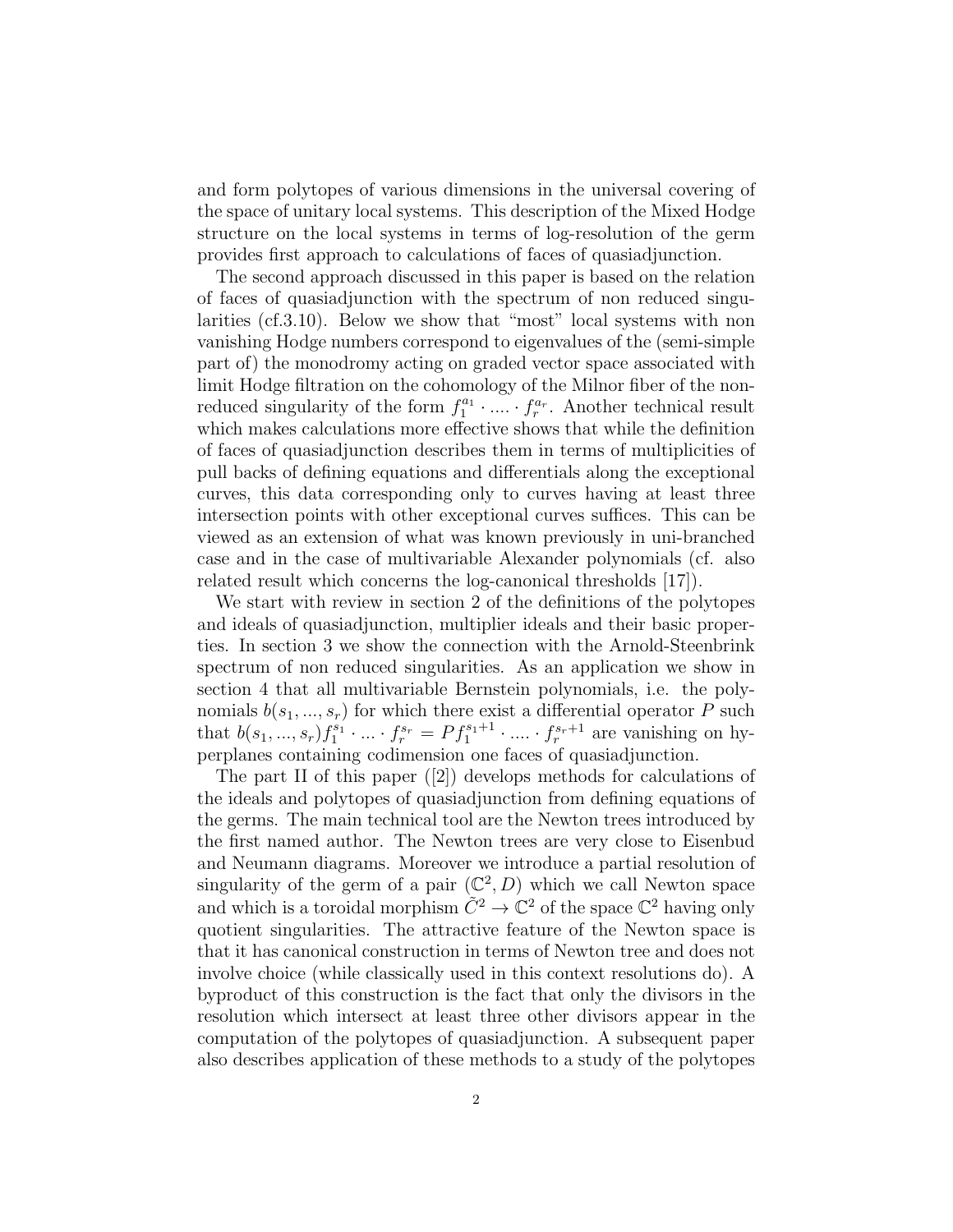of quasiadjunction and spectrum at infinity which serve as refinements of the studied earlier the Alexander polynomials at infinity. Part II (cf. [2]) also includes several explicit examples of calculation of polytopes and ideals of quasiadjunction.

First name author wants to thank Radcliffe Institute at Harvard University where the work on this project began. She was supported by MTM2007-67908-CO2-01 and MTM2007-67908-CO2-02. The second named author wants to thank University of Bordeaux, where work on this project continued, for warm hospitality and support. He was supported MTM2007-67908-CO2-01 and by NSF grant.

#### 2. Ideals of quasiadjunction and multiplier ideals

The ideals and polytopes of quasiadjunction, which are the main objects of this paper, are closely related to other invariants, i.e. the multiplier ideals, which recently attracted much attention. We shall briefly review their main properties relevant to this work. To describe them, let X be a smooth complex affine variety of dimension  $n$  and **a** an ideal in  $\mathbb{C}[X]$ . A log-resolution of **a** is a proper birational map  $\mu: Y \longrightarrow X$  whose exceptional locus is a divisor E such that

 $(1)$  Y is non singular

(2)  $aO_Y = O_Y(-F)$  with  $F = \sum r_i E_i$  an effective divisor,

(3)  $F + E$  has simple normal crossing support.

Consider the relative canonical divisor  $\kappa_{Y/X} = \kappa_Y - \mu^* \kappa_X$ , and write  $\kappa_{Y/X} = \sum b_i E_i.$ 

For every rational number  $c \geq 0$  the multiplier ideal of the ideal **a** with exponent  $c$  is

$$
\Im(\mathbf{a^c}) = \{\mathbf{h} \in \mathbb{C}[\mathbf{X}] | \mathrm{ord}_{\mathbf{E_i}}(\mu^*\mathbf{h}) \geq [\mathbf{c}\mathbf{r_i}] - \mathbf{b_i}, \forall \mathbf{i}\}
$$

where  $\lceil \cdot \rceil$  is the round down operation. The definition is independent of the chosen resolution.

More generally one can consider the jumping numbers of  $a = (f)$ i.e. one can prove that there exists an increasing sequence of rational numbers

$$
0 = \xi_0 < \xi_1 < \xi_2 < \cdots
$$

such that  $\Im(\mathbf{a}^{\mathbf{c}})$  is constant on  $\xi_i \leq c < \xi_{i+1}$ , and  $\Im(\mathbf{a}^{\xi_i}) \neq \Im(\mathbf{a}^{\xi_{i+1}})$ .

The numbers  $\xi_i$  are called the *jumping numbers* of  $(f)$ . If f has isolated singularity at the origin. It follows from [13] that if  $\alpha \in (0, 1]$ , then  $\alpha$  belongs to the Arnold-Steenbrink-Hodge spectrum of f if and only if  $\alpha$  is a jumping number.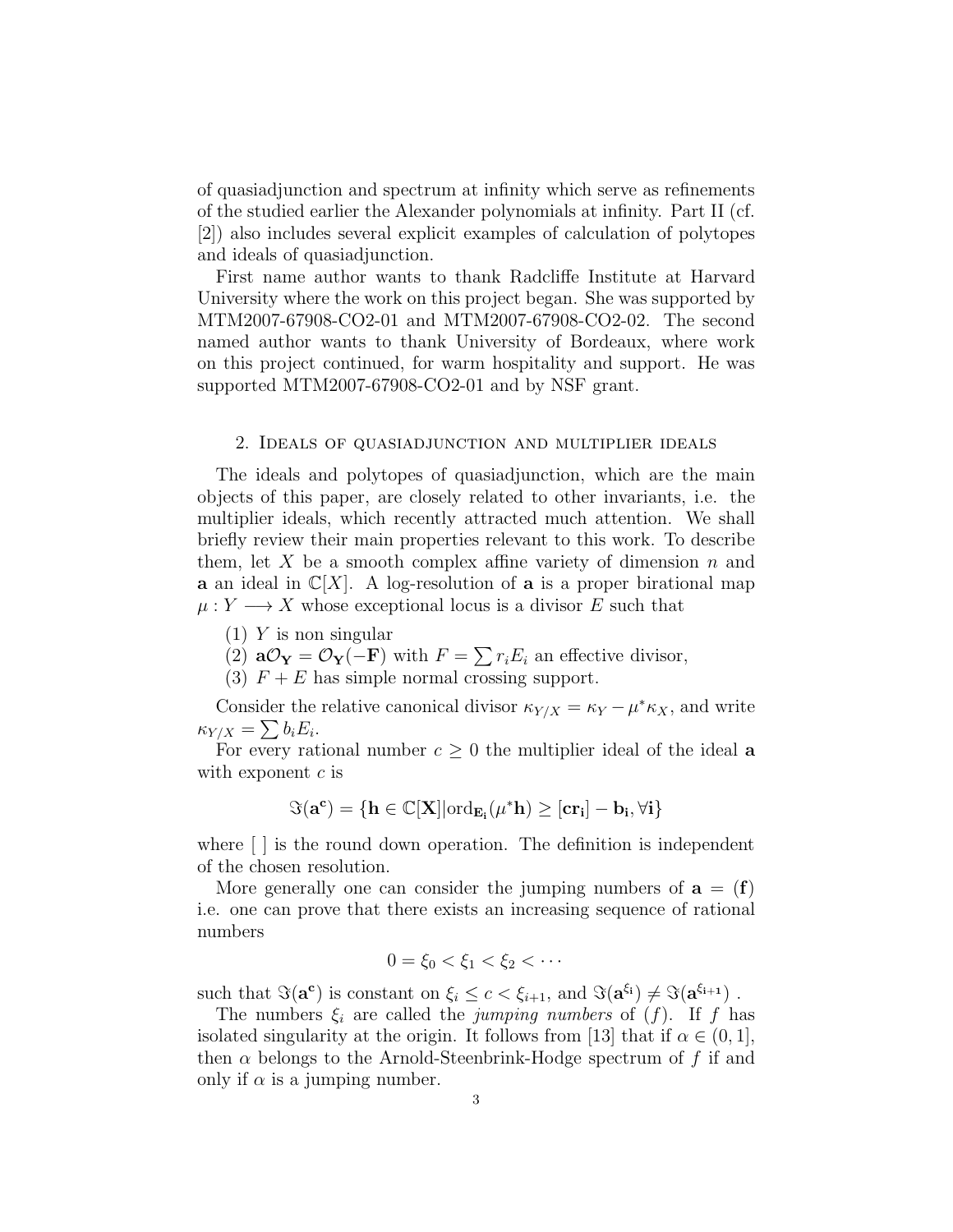Moreover, Ein, Lazarfeld, Smith and Varolin (cf.[5]) have shown that if  $\xi$  is a jumping number of f in  $(0, 1]$ , then  $b_f(-\xi) = 0$  where  $b_f(s)$  is the Bernstein polynomial of f.

In this paper we are interested in more general multiplier ideals, called the *mixed multiplier ideals*. Let  $\mathbf{a}_1, \dots, \mathbf{a}_t$  be ideals in  $\mathbb{C}[X]$  and  $c_1, \dots, c_t$  be positive numbers and consider a log resolution of  $\mathbf{a}_1 \cdots \mathbf{a}_t$ . We write  $\mathbf{a_i}\mathcal{O}_\mathbf{Y}=\mathcal{O}_\mathbf{Y}(-\mathbf{F_i})$  with  $F_i=\sum r_{i,j}E_j$ , then

 $\Im(\mathbf{a_1^{c_1}}\cdots \mathbf{a_t^{c_t}}) = \{\mathbf{h} \in \mathbb{C}[\mathbf{X}] | \mathrm{ord}_{\mathbf{E_j}}(\mu^*\mathbf{h}) \geq [\mathbf{c_1 r_{1,j}} + \cdots + \mathbf{c_t r_{t,j}}] - \mathbf{b_j}, \forall \mathbf{j}\}$ 

Again the definition does not depend on the chosen resolution. We will restrict ourselves to the case where the ideals  $\mathbf{a}_i = (\mathbf{f}_i)$  are principal.

It turns out that the mixed multiplier ideals coincide with the ideals of quasiadjunction (cf. [9]). For these ideals there is a notion of "jumping numbers" which in this case are the faces of quasiadjunction referred to earlier. There is also a notion of log canonical threshold. In this paper we focus on the case where  $n = 2$ .

Now let us review the definition of ideals and polytopes of quasiadjunction. Let B be a small ball about the origin in  $\mathbb{C}^2$  and let C be a germ of a plane curve having at  $0$  a singularity with r branches. Let  $f_1(x, y) \cdots f_r(x, y) = 0$  be a local equation of this curve (each  $f_i$  is assumed to be irreducible). An abelian cover of type  $(m_1, \dots, m_r)$  of  $\partial B$  is the link of complete intersection surface singularity:

(1) 
$$
V_{m_1,\dots,m_r}: z_1^{m_1} = f_1(x,y), \dots, z_r^{m_r} = f_r(x,y)
$$

The covering map is given by  $p:(z_1,\dots, z_r, x, y) \rightarrow (x, y)$ .

An *ideal of quasiadjunction* of type  $(j_1, \dots, j_r|m_1, \dots, m_r)$  is the ideal in the local ring of the singularity of  $\mathcal C$  consisting of germs  $\phi$  such that the 2-form:

(2) 
$$
\omega_{\phi} = \frac{\phi z_1^{j_1} \cdots z_r^{j_r} dx \wedge dy}{z_1^{m_1 - 1} \cdots z_r^{m_r - 1}}
$$

extends to a holomorphic form on a resolution of the singularity of  $V_{m_1,\cdots,m_r}$ .

An ideal of log-quasiadjunction (resp. ideal of weight one

log-quasiadjunction) of type  $(j_1, \dots, j_r|m_1, \dots, m_r)$  is the ideal in the same local ring consisting of germs  $\phi$  such that the 2-form  $\omega_{\phi}$  extends to a log-form (resp. weight one log-form) on a resolution of the same singularity. We shall denote the ideal of quasiadjunction, (resp. logquasiadjunction, resp. weight one log-quasiadjunction<sup>1</sup>) corresponding

<sup>&</sup>lt;sup>1</sup>recall that a form  $\omega$  on a complement to a divisor  $\cup E_i$  with normal crossings has weight w if in a local coordinates near a point where  $E_i$  is given by  $z_i = 0$  one has  $\omega = f \cdot \frac{dz_{i_1}}{z_{i_1}} \wedge \ldots \wedge \frac{dz_{i_w}}{z_{i_w}} \wedge dz_{i_{w+1}} \ldots$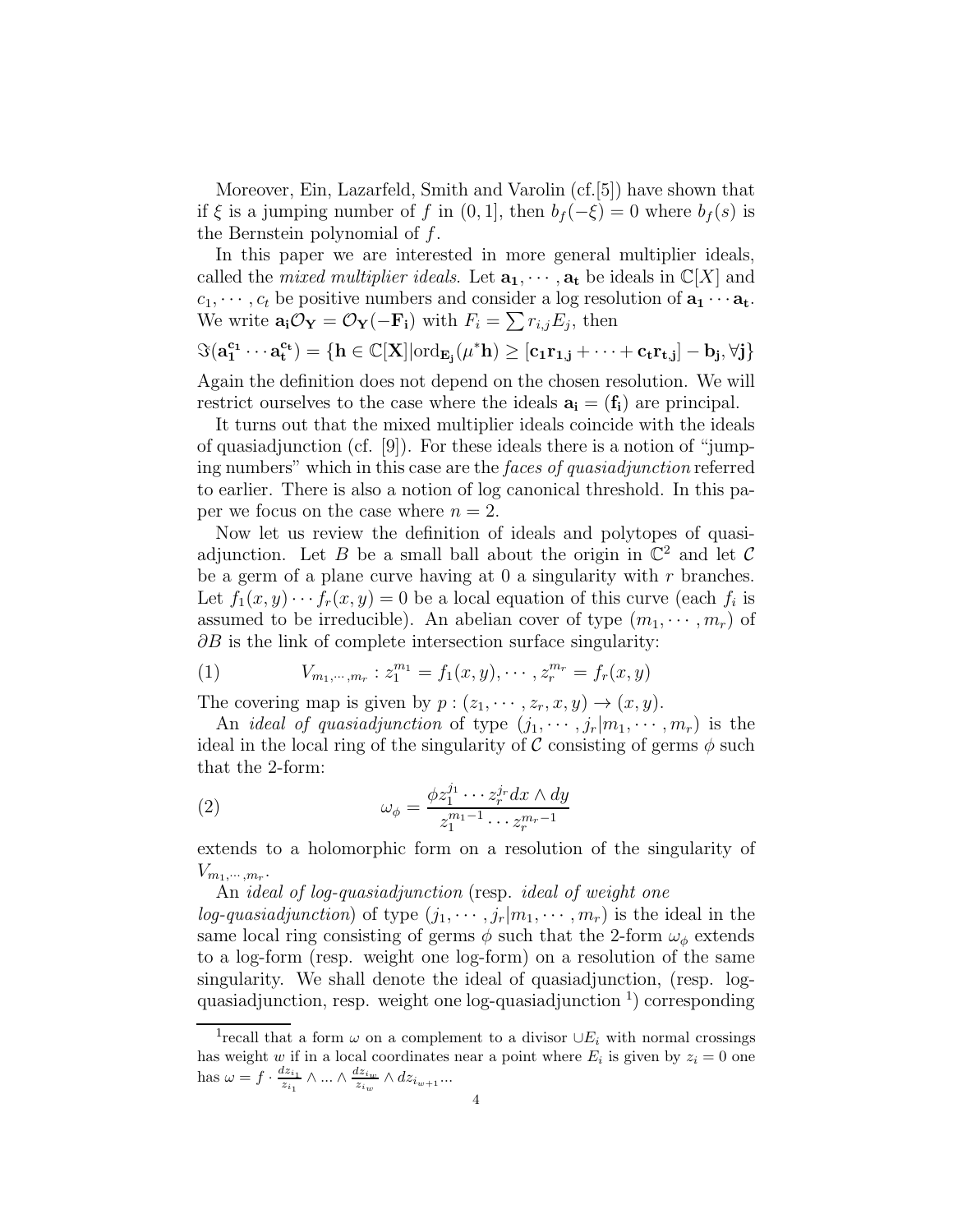to  $(j_1, \dots, j_r | m_1, \dots, m_r)$  as  $\mathcal{A}(j_1, \dots, j_r | m_1, \dots, m_r)$  $(\text{resp. } \mathcal{A}''(j_1,\dots,j_r|m_1,\dots,m_r), \text{ resp. } \mathcal{A}'(j_1,\dots,j_r|m_1,\dots,m_r)).$ We have

$$
\mathcal{A}(j_1, \cdots, j_r | m_1, \cdots, m_r) \subseteq
$$

$$
\mathcal{A}'(j_1, \cdots, j_r | m_1, \cdots, m_r) \subseteq \mathcal{A}''(j_1, \cdots, j_r | m_1, \cdots, m_r)
$$

**Proposition 2.1.** For any germ with  $f_1 \cdot ... \cdot f_r = 0$  there are finitely many ideals of quasiadjunction (and log-quasiadjunction)

*Proof.* Let  $E_1, ..., E_k, ..., (k \in K)$  be the collection of exceptional components of a resolution  $\pi$  of this germ. For each map  $\Theta: K \to \mathbb{N}_+$  one can define the ideal  $\mathcal{A}_{\Theta} = \{ \phi \in \mathcal{O}_{0,\mathbf{C}^2} | \text{mult}_{E_k} \pi^*(\phi) \geq \Theta(k) \}.$  We shall call  $\Theta$  coherent (resp. log-coherent) if there exist  $(x_1, ..., x_r)$   $0 \le x_i < 1$ such that  $\Theta(k) = \sum a_{k,i}x_i - c_k$  (resp.  $\Theta(k) = \sum a_{k,i}x_i - c_k - 1$ ); other notations are as in [9]) for all  $k \in K$ . For each k there is an integer  $N_k$  such that for all k and and coherent (or log-coherent)  $\Theta$  one has  $\Theta(k) \leq N_k$ . The ideals of quasiadjunction are the ideals  $\mathcal{A}_{\Theta}$  corresponding to coherent  $\Theta$ . There are at most  $\Pi_k N_k$  coherent  $\Theta$  and hence the claim follows. This proposition reduces calculation of the ideals of quasiadjunction to calculation of the ideals corresponding to valuations and identifying those among them which correspond to coherent  $\Theta$ .

 $\Box$ 

It is proved in [9], Remark 2.6 that  $\mathcal{A}(j_1, \dots, j_r|m_1, \dots, m_r)$  is equal to  $\Im(\mathbf{a}_1^{\mathbf{c}_1}\cdots\mathbf{a}_r^{\mathbf{c}_r}),$  where  $\mathbf{a}_i = (\mathbf{f}_i)$  and  $c_i = 1 - \frac{j_i+1}{m_i}$  for all *i*. Let

$$
\mathcal{U} = \{(x_1, \cdots, x_r) \in \mathbb{R}^r, 0 \le x_i < 1\}
$$

be the unit cube with coordinates corresponding to  $f_1, \dots, f_r$ .

**Proposition 2.2.** Let A be an ideal of quasiadjunction. There is a unique polytope  $\mathcal{P}(\mathcal{A})$  open subset in U such that: For  $(m_1, \dots, m_r) \in$  $\mathbb{Z}^r$  and  $(j_1, \dots, j_r) \in \mathbb{Z}^r$  with  $0 \leq j_i < m_i, 1 \leq i \leq r$ 

$$
\mathcal{A} \subseteq \mathcal{A}(j_1, ..., j_r | m_1, ..., m_r) \Leftrightarrow (\frac{j_1 + 1}{m_1}, ..., \frac{j_r + 1}{m_r}) \in \mathcal{P}(\mathcal{A})
$$

A *face of quasiadjunction* is a face of the boundary of the polytope  $\mathcal{P}(\mathcal{A})$ . It follows that it can be characterized as follows. Let  $E_i$  be the exceptional curves of an embedded resolution  $\pi : \tilde{\mathbb{C}}^2 \to \mathbb{C}^2$  of  $f_1 \cdot ... \cdot f_r =$ 0. Let  $a_{i,k} = mult_{E_k} \pi^*(f_i)$  be the multiplicity of pullback of  $f_i$  to  $\tilde{\mathbb{C}}^2$ ,  $c_k = mult_{E_k} \pi^*(dx \wedge dy)$  and for a germ  $\phi \in \mathcal{O}_O$ ,  $e_k(\phi) = mult_{E_k} \pi^*(\phi)$ . Then the face of quasiadjunction containing  $\varphi = (\frac{j_1+1}{m_1}, ..., \frac{j_r+1}{m_r}) \in \mathcal{U}$  is the face  $\alpha$  of the boundary of the set of points satisfying: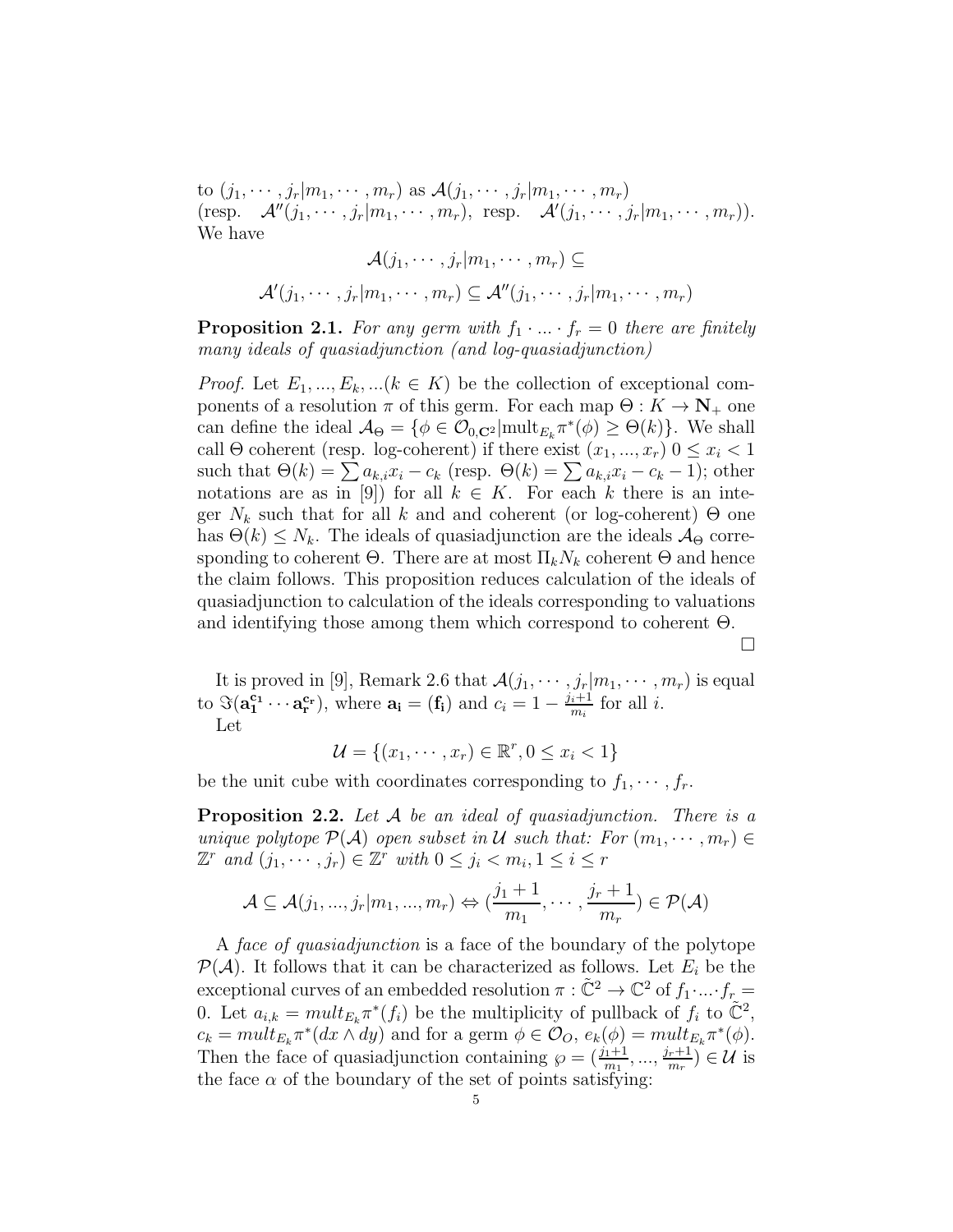(3) 
$$
\sum_{i} a_{i,k} x_i > \sum_{i} a_{i,k} - e_k(\phi) - c_k - 1
$$

for all  $\phi$  in the ideal of quasiadjunction  $\mathcal{A}(j_1,..,j_r|m_1,...,m_r)$  (and such that  $\varphi \in \alpha$ ). In particular for  $(j'_1, ..., j'_r | m'_1, ..., m'_r)$  for which the corresponding point satisfies (3) the form  $\omega_{\phi}$  extends over all  $E_i$ . However for  $(j'_1, ..., j'_r | m'_1, ..., m'_r)$  on the face itself there exist  $\phi$  in the ideal of quasiadjunction for which  $\omega_{\phi}$  has pole on one of the exceptional curves.

An intrinsic interpretation of the cube  $U$  is as follows (cf. [12]). Consider the map  $exp: \mathcal{U} \to \mathbb{C}^{*r}$  where the target is identified with the group of characters of the fundamental group  $\pi_1(B-\mathcal{C})$ . Its image consists of the unitary characters. The characters of the Galois group of the covering map  $p: V_{m_1,...,m_r} \to \mathbb{C}^2$  form a finite subgroup in  $exp(\mathcal{U}) \subset$  $Char\pi_1(B-\mathcal{C})$ . A pull back of the multivalued form  $\omega_{\phi}$  given by (2) is single-valued on  $V_{m_1,...,m_r} - p^{-1}(\mathcal{C})$  and is an eigenform for the action of the Galois group of  $(V_{m_1,...,m_r}-p^{-1}(\mathcal{C}))/\left(B-\mathcal{C}\right)$ . If loop  $\gamma_i$  is defined by the condition that it has linking number with  $f_i = 0$  (resp.  $f_i = 0$ ) in  $B$  equal to one (resp. zero) then this character is given by:

(4) 
$$
\chi(\gamma_i) = exp(2\pi\sqrt{-1}\frac{j_i+1}{m_i})
$$

The condition that  $\phi$  belongs to the ideal of quasiadjunction is equivalent to the condition that  $\omega_{\phi}$  represents the zero cohomology class in  $H^1(V_{m_1,\dots,m_r}-\mathcal{C})$ . The condition that  $\phi$  belongs to the ideal logquasiadjunction (resp. weight 2 log-quasiadjunction) is equivalent to the condition that  $\omega_{\phi}$  has logarithmic singularities along the exceptional divisor of the resolution of singularities of  $V_{m_1,...,m_r}$  induced by the resolution of  $f_1 \cdot ... \cdot f_r = 0$  (resp. is a weight 2 logarithmic form).

## 3. Faces of quasiadjunction and spectrum

In this section we shall describe a relationship between the faces of quasiadjunction and the spectrum. For this we need to reinterpret the elements of faces of quasiadjunction in terms of the cohomology of local systems on  $B - C$ . Recall first the definitions from [9] and [12]. One has  $H_1(S^3 - L, \mathbb{Z}) = \mathbb{Z}^r$  with generators given by the classes of the loops  $\gamma_i$  described in just above (4). In particular the local systems on  $S^3 - L$  are parametrized by a torus of characters  $\mathbb{C}^{*r}$ . For a fixed rank one local system  $\chi : H^1(S^3 - L, \mathbb{Z}) \to \mathbb{C}^*$ , the cohomology groups  $H^1(S^3 - L, \chi)$  support a mixed Hodge structure (cf. [12]) and we need a description of the polytopes of quasiadjunction in terms of this mixed Hodge structure.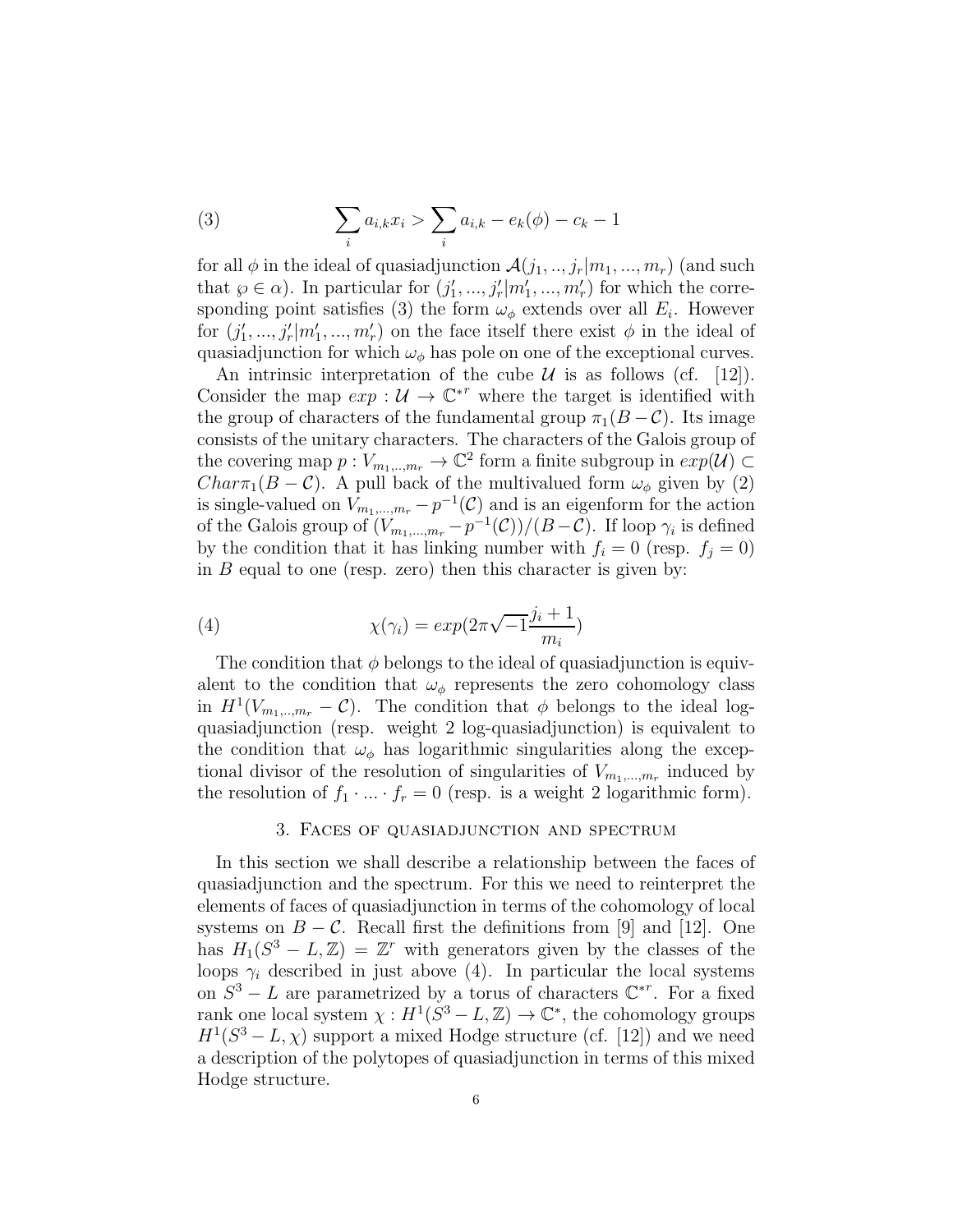3.1. Mixed Hodge structure on the cohomology of a local system on a complement to a link. Let us describe the mixed Hodge structure on  $H^i(S^3 - L, \chi)$ , which is a slight modification of construction in [12] and method for calculating the Hodge numbers of this mixed Hodge structure in this particular case of local systems on the complement to a germ of plane curve. First we shall select a resolution of singularity of a germ D given by  $f_1 \cdot ... \cdot f_r = 0$ . Denote the collection of exceptional curves  $E_i$  (as in the proof of Prop. 2.1). We shall identify the 3-sphere  $S^3$  about the origin with the boundary  $\partial T(\cup E_i)$  of a regular neighborhood  $T(\cup E_i)$  of the exceptional set  $\cup E_i$ . If  $D^*$  is the proper preimage of D for selected resolution then  $\partial T(\cup E_i)\cap D^* = S^3 \cap D = L$ . In particular one obtains the identification:

(5) 
$$
S^3 - L = \left(\bigcup_i \partial T(E_i)\right) - D^*
$$

The set  $\cup E_i \cup D^*$  has the canonical stratification with one dimensional (over  $\mathbb{C}$ ) strata  $E_i^{\circ}$  and zero dimensional strata  $E_i \cap E_j$ , or  $E_i \cap D^*$ . This induces the decomposition of  $(\bigcup_i \partial T(E_i)) - D^*$  into a union of open 3-dimensional (over R) manifolds each being a circle bundle over  $E_i^{\circ}$  which we denote  $\partial T(E_i^{\circ})$ . The intersection of any two such manifolds is a product of two punctured disks which we shall denote  $\partial_{i,j}$  (it is empty unless  $E_i \cap E_j \neq \emptyset$ ). One has the embeddings  $\phi_{i,j}$ :  $\partial_{i,j} \to \partial T(\cup_k E_k) - D^*$  each being either of the compositions  $\partial_{i,j} \to \partial T(E_i^{\circ}) \to T(\cup_k E_k) - D^*$  or  $\partial_{i,j} \to \partial T(E_j^{\circ}) \to T(\cup_k E_k) - D^*$ . Given a character  $\chi \in \text{Char}(\pi_1(S^3 - L))$  we denote by  $\phi_{i,j}^*(\chi)$  the pull back of  $\chi$  to  $\partial_{i,j}$ .

We shall start by describing the mixed Hodge structure on the cohomology of local systems on each  $\partial T(E_i^{\circ})$  and then show how they yield the Hodge numbers of the MHS on the union. We can deal only with the case of non trivial local systems  $\chi \in \text{Char}\pi_1(\partial \cup_i T(E_i) - D^*) =$ Char $\pi_1(S^3 - L)$  since the case  $\chi = 1$  dealt with in [4].

Let

(6) 
$$
\theta : \partial T(E_i^{\circ}) \to E_i^{\circ}
$$

be the canonical circle fibration and let  $\gamma_{E_i}$  be the class of the fiber of the latter in  $H_1(\partial T(E_i^{\circ}))$ .

Notice that  $H^i(\partial T(E_i^{\circ}), \chi) = 0$  for any i unless  $\chi(\gamma_{E_i}) = 1$ . This follows from Leray spectral sequence:

$$
E_2^{p,q} = H^p(E_i^{\circ}, R^q \theta_*(\chi)) \Rightarrow H^{p+q}(\partial T(E_i^{\circ}), \chi)
$$

since for a non trivial local system  $\chi$  on a circle one has  $H^{i}(S^1, \chi) = 0$ .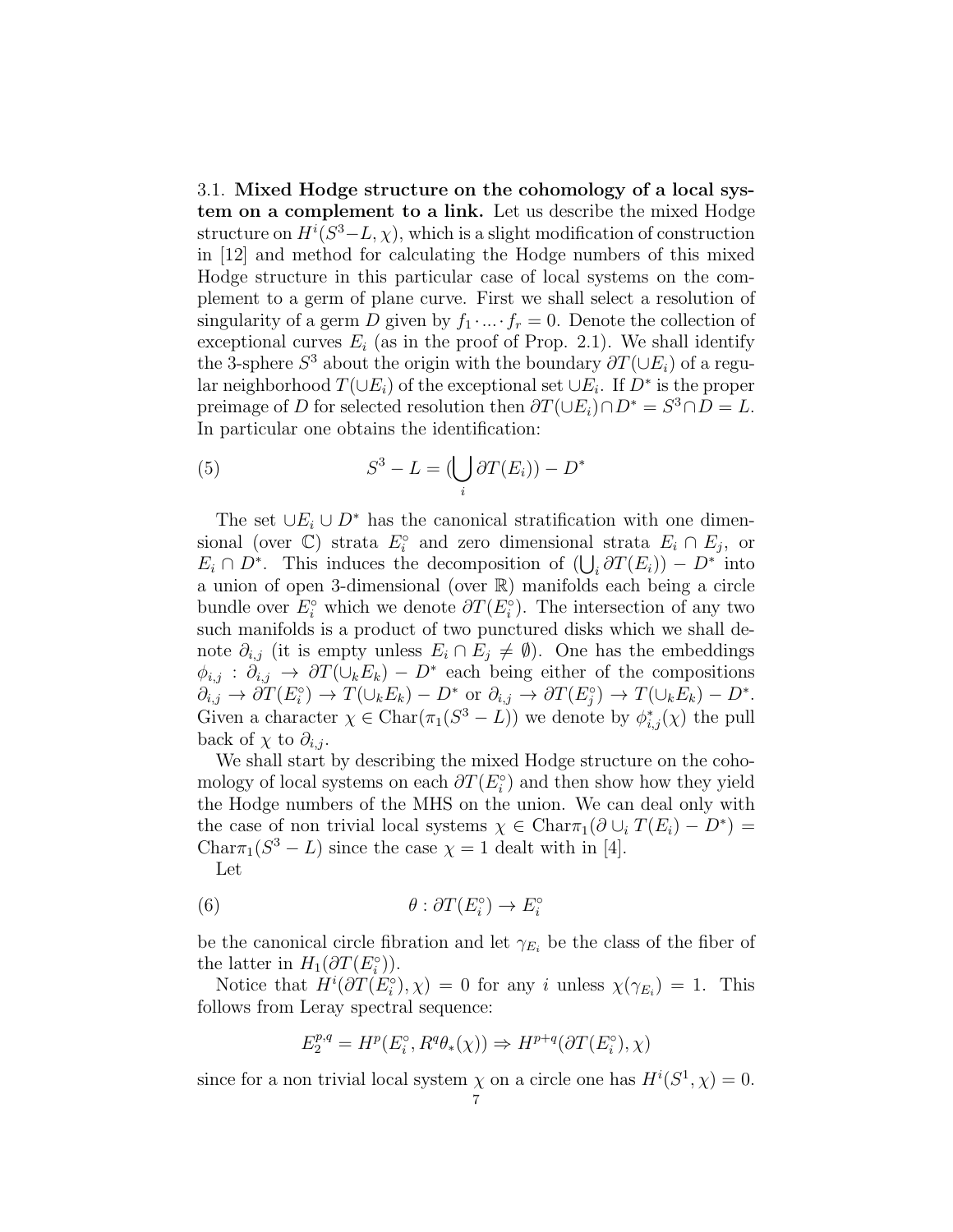From now on we assume that  $\chi(\gamma_i) = 1$  i.e. that the local system, on which cohomology we want to construct a mixed Hodge structure, is the pullback  $\theta^*(\chi)$  of a local system on  $E_i^{\circ}$ . Notice that  $R^q\theta_*(\mathbb{C})$  are trivial local systems since circle fibrations over  $E_i^{\circ}$  are restrictions of the circle fibrations over  $E_i$  and  $\pi_1(E_i) = 0$ . Leray spectral sequence, which is a sequence of MHS (cf. [1] for a similar statement) has the term  $E_2^{p,q}$  as follows:

(7)

$$
H^0(E_i^{\circ}, R^2\theta_*(\mathbb{C}) \otimes \chi) \n\begin{array}{ccc}\n0 & 0 & 0 \\
H^0(E_i^{\circ}, R^1\theta_*(\mathbb{C}) \otimes \chi) & H^1(E_i^{\circ}, R^1\theta_*(\mathbb{C}) \otimes \chi) & 0 \\
H^0(E_i^{\circ}, R^0\theta_*(\mathbb{C}) \otimes \chi) & H^1(E_i^{\circ}, R^0\theta_*(\mathbb{C}) \otimes \chi) & H^2(E_i^{\circ}, R^0\theta_*(\mathbb{C}) \otimes \chi)\n\end{array}
$$

It yields hence:

(8) 
$$
H^2((\partial T(E_i^{\circ}), \theta^*(\chi))) = H^1(E_i^{\circ}, R^1\theta_*(\mathbb{C}) \otimes \chi) = H^1(E_i^{\circ}, \chi)(-1)
$$

(the Tate twist is the contribution of  $R^1\theta_*(\mathbb{C})$  i.e. a shift of weight by 2) and

 $\rightarrow 0$ 

$$
\begin{aligned} \n(9) & 0 \to H^0(E_i^\circ, R^1 \theta_*(\mathbb{C}) \otimes \chi) \to H^1(\partial T(E_i^\circ), \theta^*(\chi)) \to H^1(E_i^\circ, \chi) \n\end{aligned}
$$

We can assume that  $\chi \in \text{Char}_{\mathcal{I}}(E_i^{\circ})$  is non trivial since the case  $\chi = 1$  was treated in [3]. If  $\chi \neq 1$  then  $H^0(E_i, \chi) = 0$  and the above exact sequence shows that the MHS on the cohomology of  $\partial T(E_i^{\circ})$  with coefficients in a local system coincides with the MHS on the cohomology of  $E_i^{\circ}$ :

(10) 
$$
H^1(\partial T(E_i^{\circ}), \theta^*(\chi)) = H^1(E_i^{\circ}, \chi)
$$

The MHS on the cohomology of local systems on a quasiprojective manifolds and relevant MHC were constructed in [19].

To obtain MHS on  $(\bigcup_i \partial T(E_i)) - D^*$  we first observe that

(11) 
$$
H^{i}((\bigcup_{i} \partial T(E_{i})) - D^{*}, \chi) = H^{i}((\bigcup_{i} \partial T(E'_{i})) - D^{*} - \bigcup E''_{i}, \chi)
$$

where  $E'_i$  are the components such that  $\chi(\gamma_{E'_i}) = 1$  and  $E''_i$  are the components such that  $\chi(\gamma_{E_i''}) \neq 1$ . Indeed, the Mayer Vietoris spectral sequences calculating the cohomology of the union in both sides of (11) coincide. These spectral sequences are respectively

$$
(12) \quad E_2^{p,q} = H^p((\partial T(E_i^{\circ}) - D^*)^{[q]}, \chi) \Rightarrow H^{p+q}((\bigcup_i \partial T(E_i)) - D^*, \chi)
$$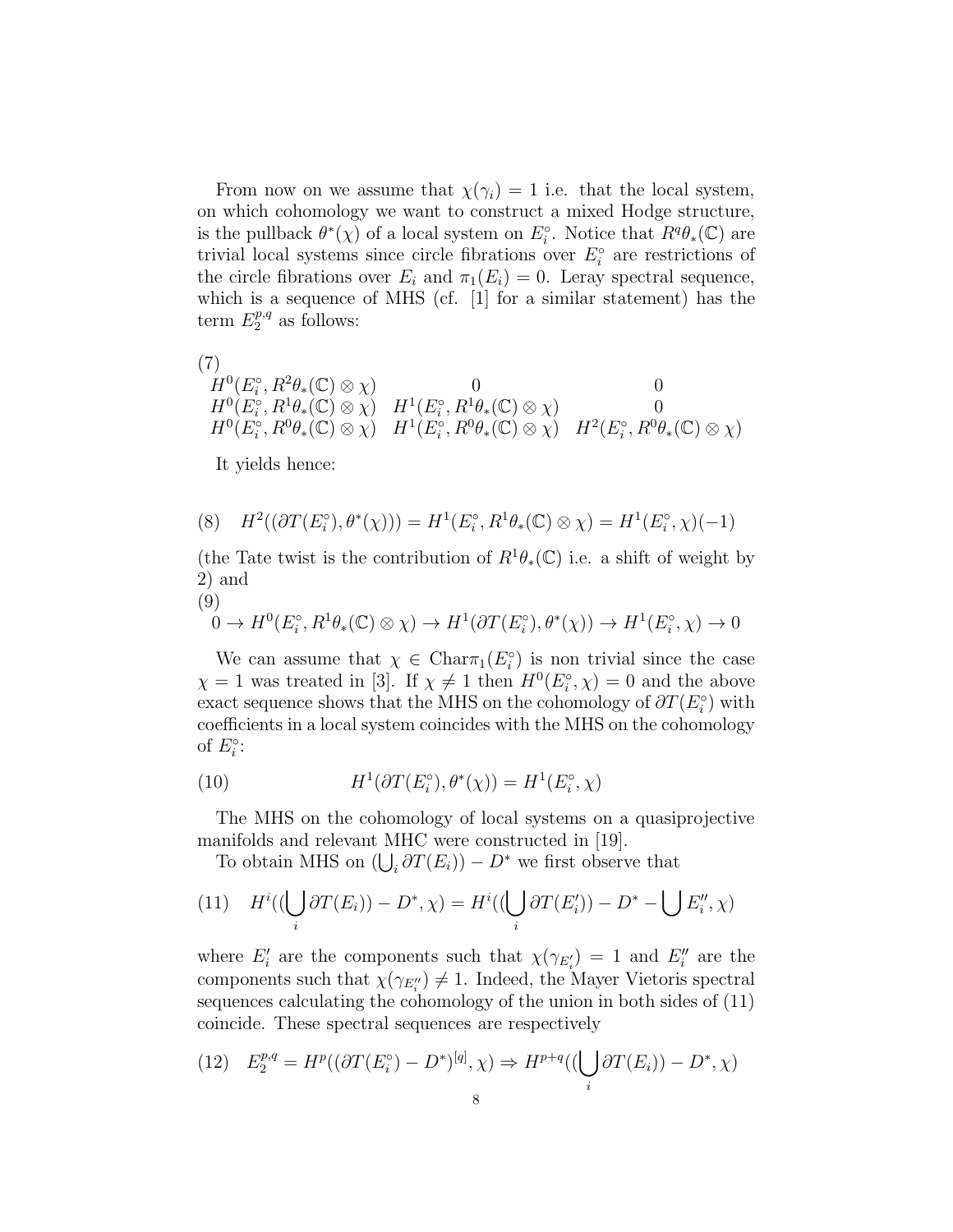and  
\n(13)  
\n
$$
E_2^{p,q} = H^p((\partial T(E_i^{\prime\circ}) - D^* - \bigcup E_i^{\prime\prime})^{[q]}, \chi) \Rightarrow H^{p+q}((\bigcup_i \partial T(E_i^{\prime})) - D^* - \bigcup E_i^{\prime\prime}, \chi)
$$

Here the superscript  $\cdot^{[q]}$  denotes a  $q + 1$ -fold intersections. In our case these intersections are empty if  $q = 2$  and for  $q = 1$  they are equivalent to the products of punctured disks denoted earlier as  $\partial_{i,j}$ . Notice that we denoted by  $E'^{\circ}$  a non singular stratum of stratification of the union of components  $E' = \bigcup_i E'_i$  for which  $\chi(\gamma_{E'_i}) = 1$  and that one obvious identity  $\bigcup_i E_i^{\circ} = \bigcup_i E_i'^{\circ} - \bigcup_i E''_i$  yields the identification of the terms  $E_2$ (and differentials  $d_2$ ) of the above spectral sequences.

On the other hand the local system on  $(\bigcup_i \partial T(E'_i)) - D^* - \bigcup E''_i$ (as a consequence of  $\chi(\gamma_{E_i'})=1$ ) is the pullback of a local system on  $\left(\bigcup_i T(E'_i)\right) - D^* - \bigcup E''_i$ . Next take a projective surface Z containing  $\bigcup_i T(E_i)$  and extend the unitary connection corresponding to the local system on  $(\bigcup_i T(E'_i)) - D^* - \bigcup E''_i$  from  $(\bigcup_i T(E'_i)) - D^* - \bigcup E''_i$ to a meromorphic connection on Z. Then the complement  $Z^{\circ}$  to the polar set of this connection is a quasiprojective manifold, containing  $(\bigcup_i T(E'_i)) - D^* - \bigcup E''_i$  and supporting unitary local system extending the local system  $\chi$  on  $(\bigcup_i \partial T(E'_i)) - D^* - \bigcup E''_i$ . Now one applies the same construction of MHC calculating the cohomology of local system  $\chi$  as in [3] so that the following Mayer-Vietoris sequence is a sequence of MHSs (we denote by the same letter  $\chi$  the extensions of local system on  $(\bigcup_i \partial T(E'_i)) - D^* - \bigcup E''_i$ :

(14) 
$$
\rightarrow H^{i}((\bigcup_{i} \partial T(E'_{i})) - D^{*} - \bigcup E''_{i}, \chi) \rightarrow
$$

$$
H^i(Z^\circ - \bigcup E_i^{\circ\prime}, \chi) \oplus H^i((\bigcup_i T(E_i')) - D^* - \bigcup E_i'', \chi) \to H^i(Z^\circ, \chi) \to
$$

To obtain the Hodge numbers of the mixed Hodge structure on the cohomology of the union  $H^*(\partial T(\bigcup_i E_i^{\circ}))$  we use the Mayer-Vietoris spectral sequence which since all triple intersections are empty becomes the exact sequence:

(15)  
\n
$$
\oplus_{i,j} H^0(\partial_{i,j}, \phi_{i,j}^*(\chi)) \to H^1(\partial T(\bigcup_i E_i^{\circ}), \chi) \to \oplus_i H^1(\partial T(E_i^{\circ}), \phi_i^*(\chi)) \to
$$
\n
$$
\to \oplus_{i,j} H^1(\partial_{i,j}, \phi_{i,j}^*(\chi))
$$

Note that  $H^1(\mathbb{C}^*) = H^{1,1}(\mathbb{C}^*) = \mathbb{C}$  and hence  $H^1(\partial_{i,j}, \phi^*_{i,j}(\chi))$  (which is non zero only if  $\phi^*_{i,j}(\chi)$  is trivial) has pure Hodge structure of weight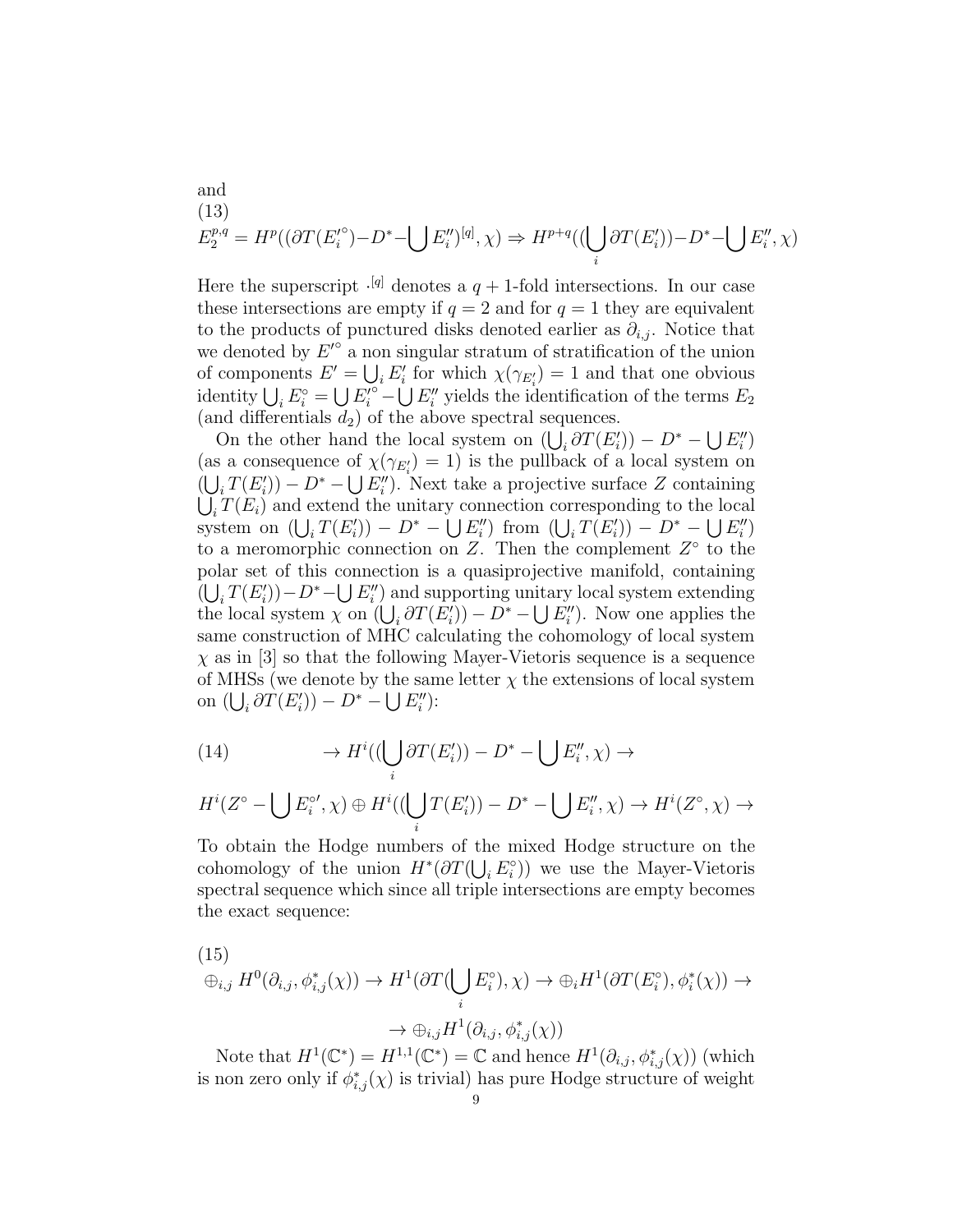2. Moreover, the map

(16) 
$$
W_2/W_1(\bigoplus_i H^1(\partial T(E_i^{\circ}), \phi_i^*(\chi)) \to \bigoplus_{i,j} H^1(\partial_{i,j}, \phi_{i,j}^*(\chi))
$$

is injective since the classes of weight 2 correspond to the cohomology of the fiber of the map  $\partial T(E_i^{\circ}) \to E_i^{\circ}$  i.e. the term  $H^0(E_i^{\circ}, R^1\theta_*(\mathbb{C}) \otimes \chi)$ in (9).

Hence we obtain the following exact sequence which determines the Hodge numbers of  $H^1(S^3 - L, \chi)$ : (17)

$$
\oplus_{i,j} H^0(\partial_{i,j}, \phi_{i,j}^*(\chi)) \to H^1(\partial T(\bigcup_i E_i^{\circ}), \chi) \to W_1(\oplus_i H^1(\partial T(E_i^{\circ}), \phi_i^*(\chi))) \to 0
$$

We shall sum up the above discussion in following

**Proposition 3.1.** The isomorphism  $(10)$  and exact sequence  $(17)$  of MHS determine for the MHS on  $H^1(S^3 - L, \chi)$  the only non zero Hodge numbers  $h^{p,q,1}(S^3-L, \chi)$   $(0 \leq p+q \leq 1)$  uniquely. Moreover, the Hodge numbers  $h^{p,q,1}(S^3-L,\chi)$  with  $p+q=1$  depend only on the Hodge structure on  $\bigoplus_{i\in R} H^1(\partial T(E_i^{\circ}), \phi_i^*(\chi))$  where R is the set of components of E which are intersected by at least three other components of exceptional divisor while  $h^{0,0,1}(S^3-L,\chi)$  depends on the cohomology (of dimension zero) of pair  $(\partial T(\bigcup_{i\in R} E_i), \partial T(\bigcup_{i\in R} E_i \cap \bigcup_{i\notin R} E_i))$ 

The last part which concerns the components with at least three intersections with remaining ones follows from the exact sequence (17) since for the component with only two intersections the curve  $E_i^{\circ}$  is homotopy equivalent to a circle and hence

$$
H^1(\partial T(E_i^{\prime \circ}, \phi^*(\chi))) = H^1(E_i^{\prime \circ}, \chi)) = 0
$$

for non trivial  $\chi$  while for trivial  $\chi$  one has weight two Hodge structure also does not contribute to the cohomology of link.

REMARK 3.2. In [9] the MHS on the cohomology of local systems of finite order was obtained from the MHS on the finite abelian branched cover (cf. Prop. 3.3).

3.2. Depth of Characters. In this subsection we relate the ideals of quasiadjunction (cf. section 2), and specifically  $\dim \mathcal{A}''/\mathcal{A}'$  and  $\dim \mathcal{A}'/\mathcal{A}$  to the dimensions of  $Gr_F^pGr_q^WH^1(L_\chi)$ . Here  $L_\chi$  is the local system corresponding to the character  $\chi$  of the local fundamental group of the complement to the germ C taking the value  $exp(2\pi\sqrt{-1}\frac{j_i+1}{m_i})$  on the generator  $\gamma_i \in \pi_1(S^3 - L)$  corresponding to factor  $f_i$  (cf. Prop. 3.3).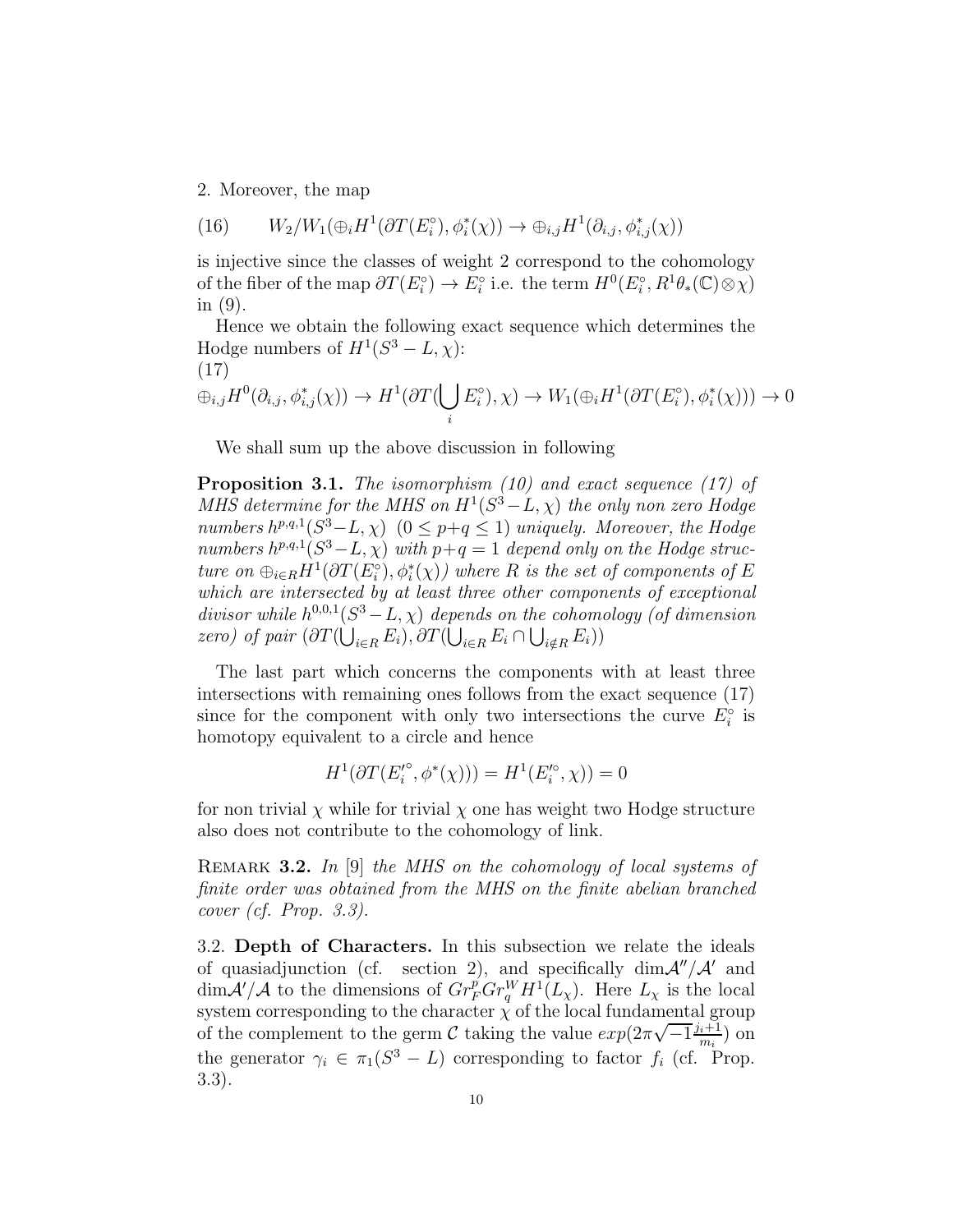Recall (cf. [9]) that depth of  $\chi \in \text{Char}(\pi_1(S^3 - L))$  is the dimension  $\dim H^1(S^3 - L, \chi)$  of the cohomology of the complement with the coefficients in the rank one local system corresponding to  $\chi$ . The data of dim $Gr_F^p Gr_q^WH^1(L_\chi)$  determines the Hodge theoretical refinement of the depth (cf. 3.7) which depends only on the data of ideals of quasiadjunction. We show how this data (determined by the ideals of quasiadjunction) yields the depth of a character  $\chi$ .

**Proposition 3.3.** Let  $\phi : \mathbb{Z}^r \to \bigoplus_{i=1}^{i=r} \mathbb{Z}/m_i$  be the surjection and let  $\partial V_{m_1,...,m_r}$  be the corresponding covering space of  $S^3$  branched over the link L which we view as the link of singularity  $(cf. (1))$ .

Let  $\chi$  be a character belonging to the image of the embedding: Char $\bigoplus_{i=1}^{i=r}$  $\mathbb{Z}/m_i \rightarrow Char \mathbb{Z}^r$  induced by  $\phi$ . Assume that  $\chi(\gamma_i) \neq 1$  for any  $i = 1, ..., r$ . Then

(a)  $H^1(S^3 - L, L_\chi) = \{v \in H^1(\partial V_{m_1, ..., m_r}) | g \cdot v = \chi(g)v\}$  and

(b) the mixed Hodge structure on  $H^1(S^3 - L, L_x)$  is induced by the mixed Hodge structure on  $H^1(\partial V_{m_1,...,m_r})$ 

Proof. This proposition can be deduced from the following two lemmas.

**Lemma 3.4.** Let  $G_i = \bigoplus_{j=1}^{j=i} \mathbb{Z}/m_j$  and let  $G_r$  acts freely on a CWcomplex X and  $X_i = X/G_i$ . Let  $\chi \in Hom(G, \mathbb{C}^*)$  be such that  $\chi_i =$  $\chi|_{G_i}$  is non-trivial. Let  $L_{\chi_i}$  be the local system on  $X_i$  induced by  $\chi_i$ . Then  $H^1(X_{i+1}, L_{X_{i+1}})$  is the eigenspace of the generator of  $G_{i+1}/G_i$ acting on  $H^1(X_i, L_{\nu_i})$ .

**Lemma 3.5.** Let  $U_{m_1,...,m_r} \subset \partial V_{m_1,...,m_r}$  be the complement to the branching locus of the map

$$
\pi(m_1, ..., m_r) : \partial V_{m_1, ..., m_r} \to S^3.
$$

Let  $\chi \in Char_1(S^3 - L)$  such that  $\chi(\gamma_i) \neq 1$ . Then  $H^1(\partial V_{m_1,...,m_r}) \rightarrow$  $H^1(U_{m_1,...,m_r})$  corresponding to the embedding induces an isomorphism of  $\chi$ -eigenspaces.

Indeed,  $(a)$  in the proposition 3.3 follows by applying 3.4 to the subgroups  $G_i = \mathbb{Z}/m_1 \oplus ... \oplus \mathbb{Z}/m_i$  of the Galois cover  $\partial V_{m_1,...,m_r} \to S^3$ . Part (b) follows since the embedding in lemma 3.5 is a morphism of mixed Hodge structures and the deck transformation preserves MHS on  $H^1(U_{m_1,...,m_r})$  since they are induced by holomorphic maps.

In order to show 3.4 consider the exact sequence of chain complexes of  $G/G_{i+1}$ -modules in which we view  $C_*(X_i) = C_*(X)^{G_i}$  as  $G/G_i$ module and in which the left map is induced by the multiplication by  $t-\chi_{i+1}(\delta_{i+1})$  where  $\delta_{i+1}$  is a generator of the cyclic group  $G_{i+1}/G_i$  and t is the generator of  $\mathbb{C}[G_i/G_{i+1}]$ :

(18) 
$$
0 \to C_*(X_i) \otimes_{\chi_i} \mathbb{C} \to C_*(X_i) \otimes_{\chi_i} \mathbb{C} \to C_*(X_{i+1}) \otimes_{\chi_{i+1}} \mathbb{C} \to 0
$$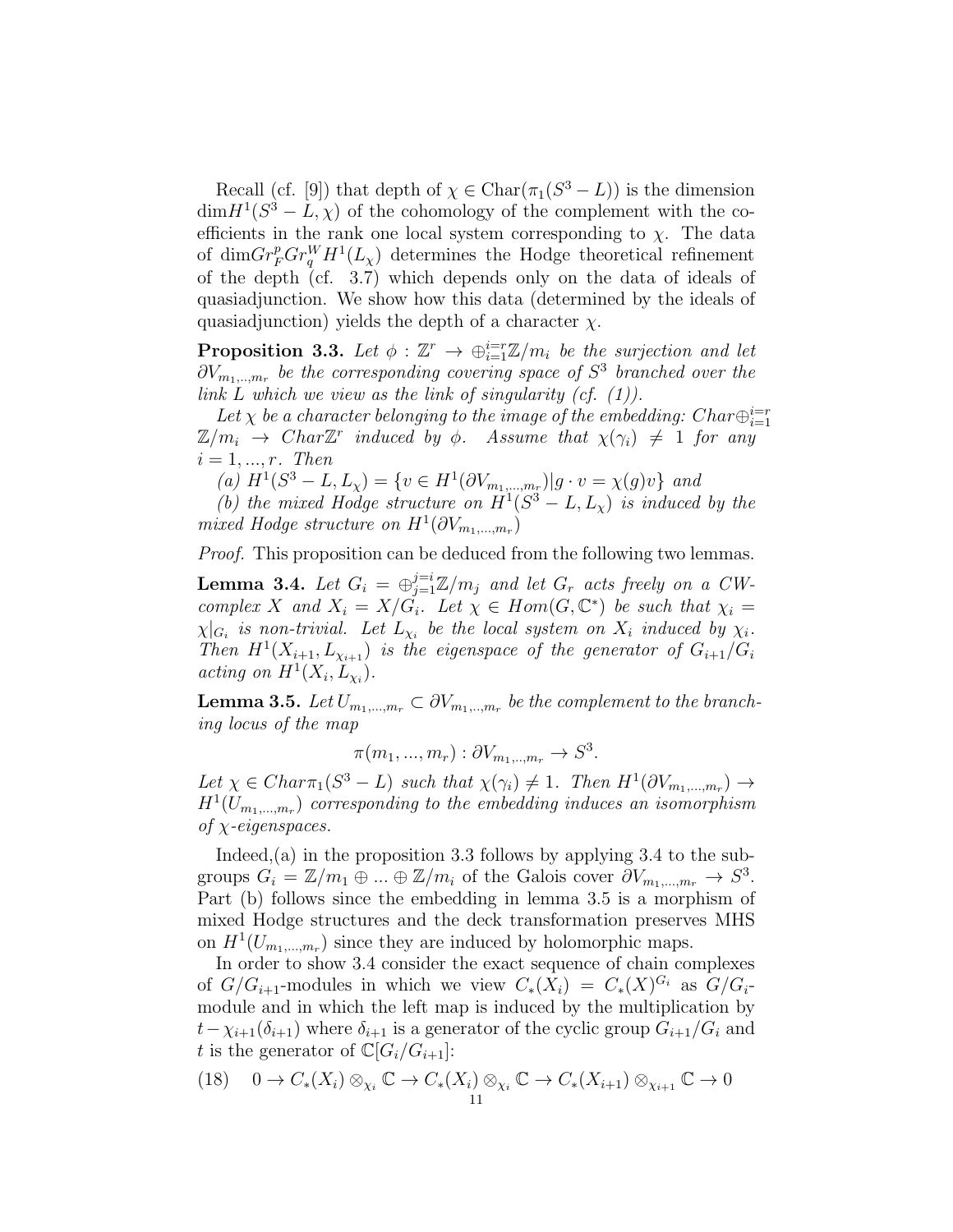This yields the corresponding cohomology sequence:

(19) 
$$
H^{0}(X_{i}, L_{\chi_{i}})^{t-\chi_{i}(\delta_{i})}H^{0}(X_{i}, L_{\chi_{i}}) \to
$$

$$
H^1(X_{i+1}, L_{\chi_{i+1}}) \to H^1(X_i, L_{\chi_i}) \stackrel{t - \chi_i(\delta_i)}{\to} H^1(X_i, L_{\chi_i})
$$

The map in the upper line is surjective since  $\chi_i(\delta_i) \neq 1$  and the lemma 3.4 follows.

To show lemma 3.5 let us consider the exact sequence:

(20) 
$$
H^{1}(\partial V_{m_{1},...,m_{r}}, U_{m_{1},...,m_{r}}) \to H^{1}(\partial V_{m_{1},...,m_{r}}) \to H^{1}(U_{m_{1},...,m_{r}})
$$

$$
\to H^{2}(\partial V_{m_{1},...,m_{r}}, U_{m_{1},...,m_{r}})
$$

of the pair  $(\partial V_{m_1,...,m_r}, U_{m_1,...,m_r})$ . Denoting by  $T(\pi(m_1,...,m_r)^{-1}(Br))$ the regular neighborhood of the ramification locus of  $\pi(m_1, ..., m_r)$  and by  $\partial \pi(m_1, ..., m_r)^{-1}(Br)$  its boundary, we have the Galois equivariant identification of the relative cohomology:

(21) 
$$
H^{i}(\partial V_{m_1,...,m_r}, U_{m_1,...,m_r}) =
$$

$$
H^{i}(T(\pi(m_1,...,m_r)^{-1}(Br)), \partial \pi(m_1,...,m_r)^{-1}(Br))
$$

$$
= H^{3-i}(\partial \pi(m_1,...,m_r)^{-1}(Br))
$$

For an element in the last group, corresponding to the component of the branching locus given by  $f_i = 0$  the action of  $\gamma_i$  on it is trivial. Hence the map:

(22) 
$$
H^{1}(\partial V_{m_1,...,m_r})_{\chi} \to H^{1}(U_{m_1,...,m_r})_{\chi}
$$

is an isomorphism for a character  $\chi$  which that  $\chi(\gamma_i) \neq 1$  for all i.  $\Box$ 

REMARK 3.6. Proposition 3.3 is closely related to Prop. 4.5 in [10]. A different type of relation (only for certain Hodge components) between cohomology of branched and unbranched covers of quasiprojective manifolds is given in [11]

Proposition-Definition 3.7. Let a belongs to the fundamental domain of  $H_1(S^3 - L, \mathbf{Z})$  acting on the universal cover of the torus of unitary characters  $Char^u(\pi_1(S^3 - L))$ . The holomorphic weight one depth of  $\chi = exp(2\pi i a)$  (denoted  $d^h(\chi)$ ) is the dimension of vector space  $Gr_F^1 Gr_Y^W H^1(L_\chi)$ . The weight zero depth of a character  $\chi$  is the dimension vector space  $Gr_0^WH^1(L_\chi)$ . We denote it as  $d^0(\chi)$ . An integer  $w = 0, 1$  is a weight of  $\chi$  if  $d_0(\chi) \neq 0$  (resp.  $d^h(\chi) \neq 0$ ). Total depth of  $\chi$  is  $d(\chi) = d^h(\chi) + d^0(\chi)$ .

The value of the depth (resp. holomorphic depth) of a character  $exp(2\pi i a)$  where a belongs to the interior of the face is independent of a and is called the depth (resp. holomorphic depth) of the face of quasiadjunction.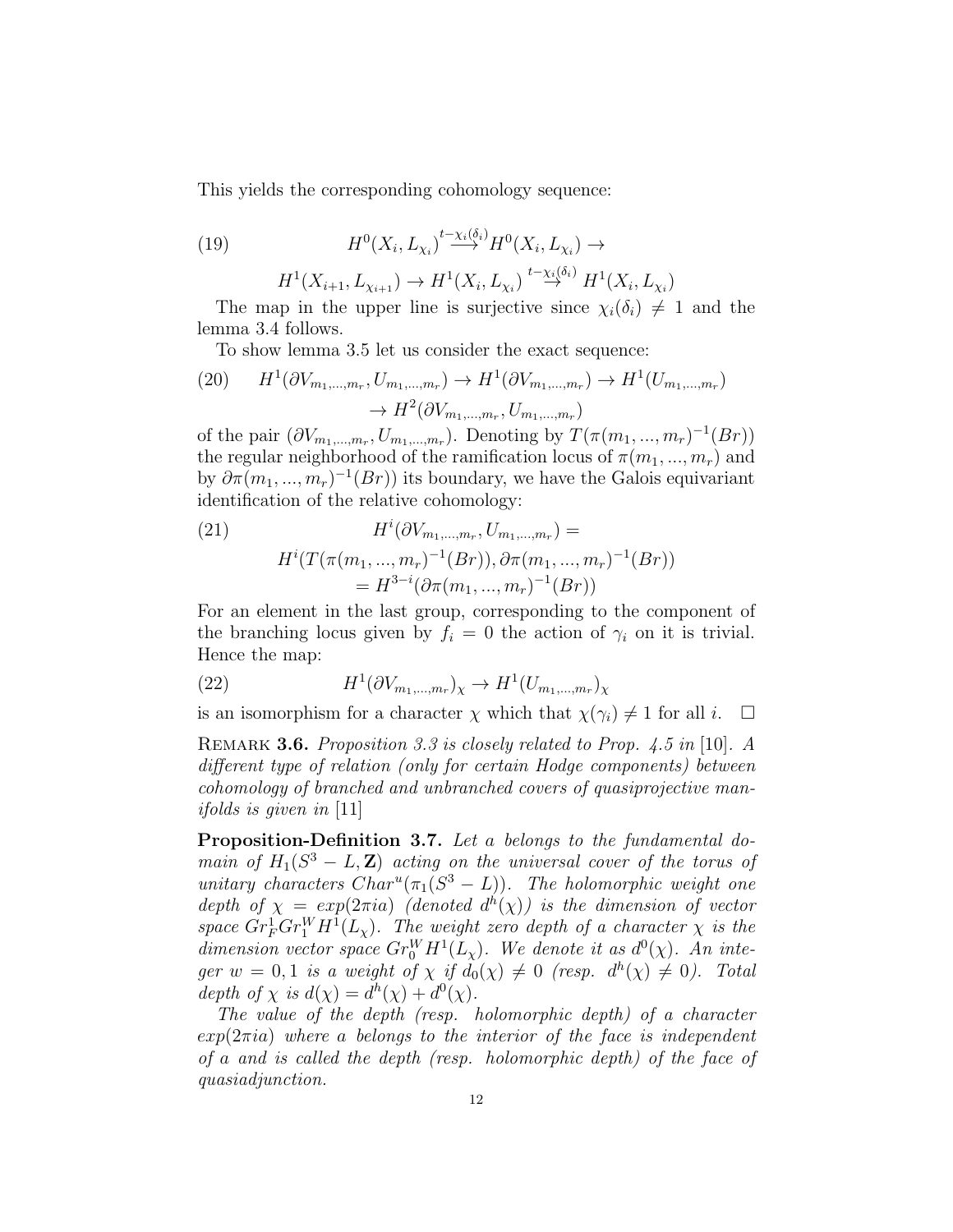Proof. For the characters of finite order, it follows from the identification of the holomorphic depths with quotients of ideals of quasiadjunction since the ideals of quasiadjunction themselves depend only on the face of quasiadjunction. This and the definition of MHS for infinite order characters yields the claim in general.  $\Box$ 

We have the following.

**Proposition 3.8.** If the values of character  $\chi$  are  $\pm 1$  then the depth of a character  $\chi$  can be calculated as follows:

 $d^h(\chi) + d^h(\bar{\chi}) + d_0(\chi)$ 

where  $\bar{\chi}$  is the conjugate character. Otherwise the depth is equal to:

 $d^h(\chi) + d^h(\bar{\chi}) + d_0(\chi) + d_0(\bar{\chi})$ 

*Proof.* Since the action of the Galois group acting on  $Gr_1^W = H^{1,0} \oplus H^{0,1}$ preserves this direct sum decomposition one has  $(Gr_1^W)_\chi = H_\chi^{1,0} + H_{\overline{\chi}}^{1,0}$ . The vector space  $Gr_0^W$  is defined over  $\mathbb Z$  and hence the eigenspaces corresponding to conjugate characters contribute for  $d_0(\chi) + d_0(\bar{\chi})$  unless the characters take values  $\pm 1$  in which case the dimension of eigenspace will be  $d_0(\chi)$ will be  $d_0(\chi)$ 

REMARK 3.9. This proposition is closely related to Prop. 3.2 in [9]. The contribution of characters for which  $d_0(\bar{\chi}) \neq 0$  is missing there however i.e. the sum in 3.2 should have the term  $\dim \mathcal{A}_{\Sigma}''/\mathcal{A}_{\Sigma}'$  for  $\chi$ taking values  $\neq \pm 1$ .

**Example** (cf.[9]) Consider the singularity  $x^r - y^r = 0$ . Faces of quasiadjunction are hyperplanes  $H_l : x_1 + ... + x_r = l$   $(l = 1, ..., r - 2)$ where the holomorphic depth of  $H_l$  is  $r - l - 1$ . If  $\chi = exp(2\pi i a)$ and  $a \in H_l$  then  $\bar{\chi} = exp(2\pi i \bar{a})$  where  $\bar{a} \in H_{r-l}$ . Hence by above proposition the depth of any character in  $t_1 \cdots t_r = 1$  is equal  $r - l 1 + r - (r - l) - 1 = r - 2.$ 

3.3. Spectrum and faces of quasiadjunction. Next let us consider the relation between Arnold-Steenbrink spectrum and the cohomology of local systems. Let us fix the zero set of a germ of holomorphic function:

$$
(23) \t\t\t f_1^{a_1} \cdot \ldots \cdot f_r^{a_r} = 0
$$

in a ball  $B_{\epsilon}: z_1\bar{z}_1 + z_2\bar{z}_2 \leq \epsilon$  and denote it  $Z(f_1, ..., f_r)$ . Let  $\gamma_i$  be the standard generators of  $H_1(B_\epsilon - Z(f_1, ..., f_r), \mathbb{Z}) = \mathbb{Z}^r$  used earlier (i.e. given by oriented loops having linking number with the germ of  $f_i$  equal to  $+1$ ).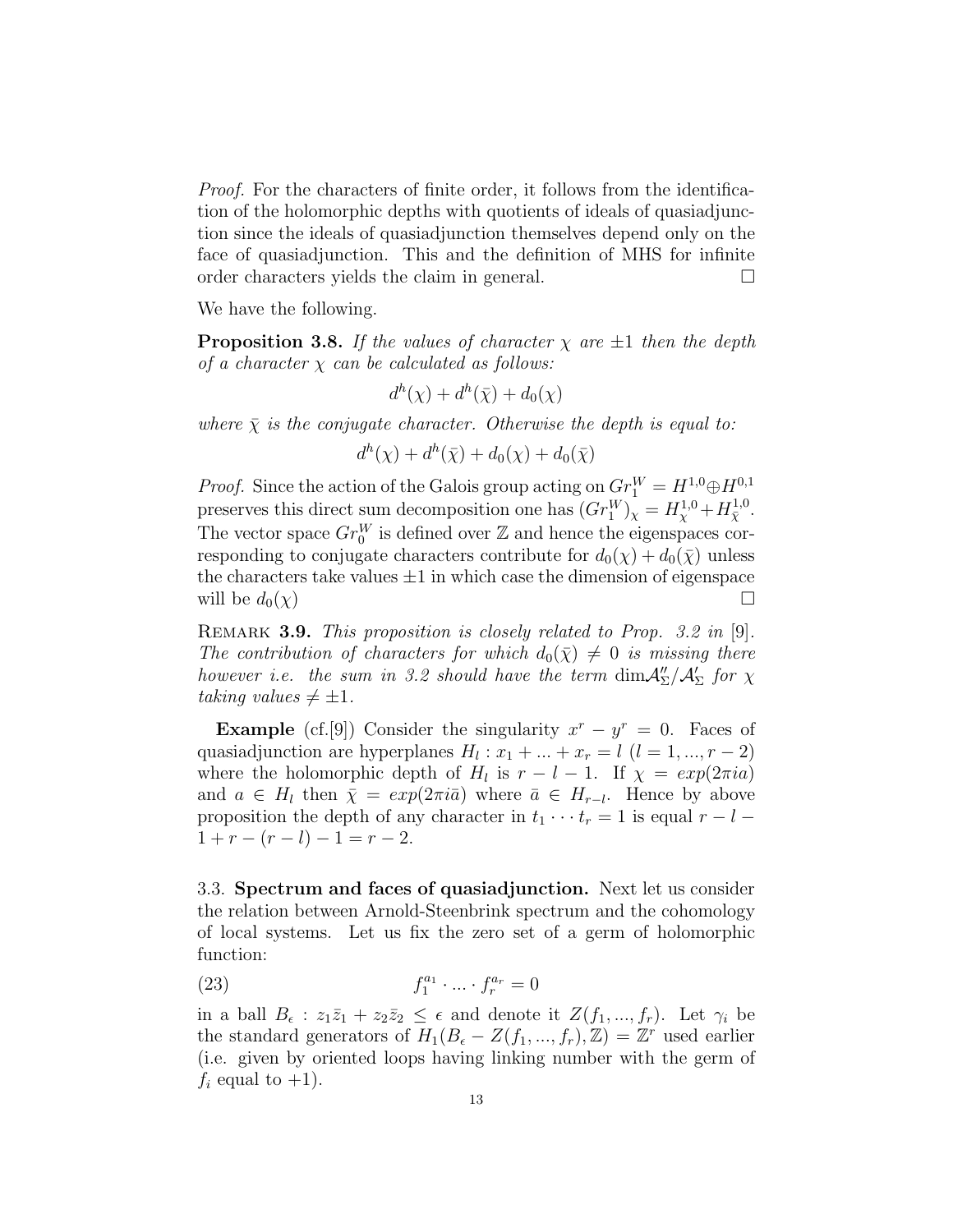Let  $\mathbb{U} \subset \mathbb{C}^*$  denotes the group of complex numbers having modulus one. For any  $\xi \in \mathbb{U}$ , let  $\chi_{\xi}$  be the local system given by  $\chi_{\xi}(\gamma_i) = \xi^{a_i}$ . As already mentioned, the cohomology  $H^1(B_\epsilon - Z(f_1, ..., f_r), \chi_{\epsilon})$  support a mixed Hodge structure (cf. [12]).

Consider the Milnor fiber  $M(a_1, ..., a_r)$  of the singularity (23) and the mixed Hodge structure on  $H^1(M(a_1, ..., a_r))$  defined by [18]. Recall that the multiplicity of a spectral pair  $(\alpha, w)$  where  $-\alpha = n-p-\beta, 0 \leq$  $\beta$  < 1,  $\alpha \notin \mathbf{Z}$  is the dimension of the eigenspace with the eigenvalue  $exp(2\pi\sqrt{-1}\alpha)$  of the semi-simple part of the monodromy acting on  $H<sup>n</sup>$  of the Milnor fiber of an *n*-dimensional singularity. Moreover, the eigenvalues corresponding to the Jordan blocks of size  $1 \times 1$  (resp.  $2 \times 2$ ) of the monodromy appear in the action of the semi-simple part of the monodromy  $T_s$ <sup>2</sup> on  $Gr_1^W$  (resp.  $Gr_0^W$  and  $Gr_2^W$  (cf. [18]).

The multiplicity of the eigenvalue of the monodromy is related to the cohomology of local systems as follows:

**Proposition 3.10.** Let  $m_{\xi}$  denotes the multiplicity of  $\xi$  as the eigenvalue of the semi-simple part of the monodromy of singularity (23) acting on  $Gr_F^0 H^1(M(a_1, ..., a_r))$  Then

$$
m_{\xi} = d(\chi_{\xi})
$$

Proof. We shall use the following Steenbrink-Wang sequence of mixed Hodge structure on the semi-stable reduction i.e. finite degree covering of the base  $\Delta_s^* \to \Delta^*$  of the map  $F : B_{\epsilon} - Z(f_1, f_r) \to \Delta^*$  such that the pullback of (23)  $(B_{\epsilon}-Z(f_1,..f_r))_s \to \Delta_s^*$  has multiplicity one along components of the exceptional set. We have the sequence of MHS (cf. [15], p.275):

$$
(24)
$$

$$
H^1((B_{\epsilon}-Z(f_1,..f_r))_s \to H^1(M(a_1,...,a_r)) \stackrel{\log(T_u-I)}{\to} H^1(M(a_1,...,a_r))(-1)
$$

The left term, which is the cohomology of punctured neighborhood, on semi-stable reduction of a resolution, has the MHS defined in terms of the log-complex associated with exceptional divisor (cf. [18], [15]). The two remaining terms have the limit Mixed Hodge structure with the weight filtration given in terms of the monodromy (cf. [18]). Both, the cohomology of local system as in proposition and the multiplicity of the eigenspace of  $T_s$  have the same description in terms of  $H^1((B_\epsilon Z(f_1,..f_r)$  compatible with the MHS. Indeed, the mixed Hodge structure on  $B_{\epsilon} - Z(f_1,..f_r)$  together with action of the deck transformation, which is holomorphic and hence preserves MHS, yields the MHS

<sup>&</sup>lt;sup>2</sup>i.e. one has  $T = T_s T_u$  where  $T_s$  is semi-simple and  $T_u$  is unipotent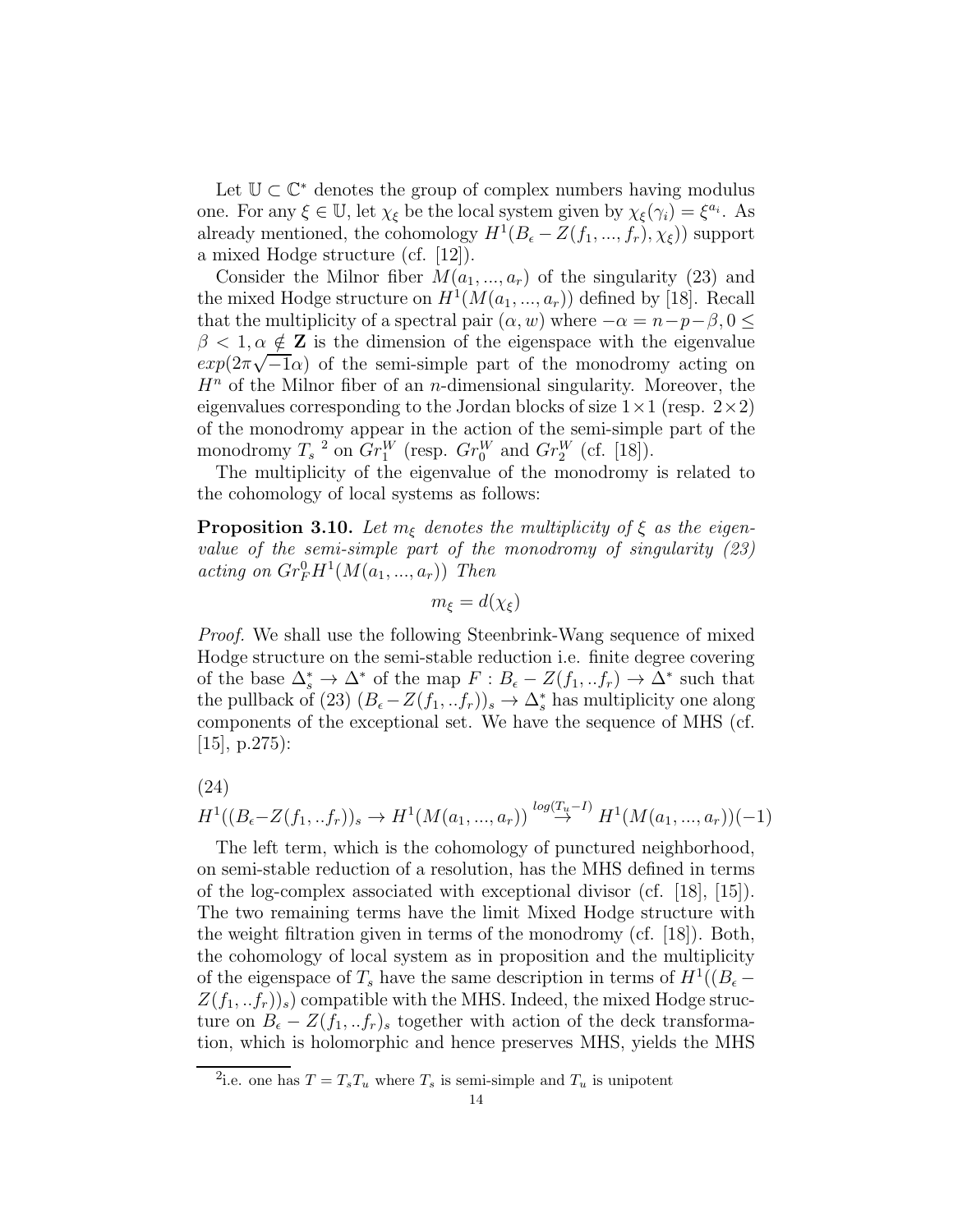on  $B_{\epsilon} - Z(f_1, ..., f_r)$ . The same expression takes place for the relation between the MHS on Milnor fiber and on semi-stable reduction. More precisely, one has the commutative diagram comparing the two rows of (24):

(25) 
$$
\begin{array}{cccc} 0 & \rightarrow & H^{1}((B_{\epsilon}-Z(f_{1},..f_{r}))_{s}) & \rightarrow & H^{1}(M(a_{1},...,a_{r})) \\ T-\lambda I & \downarrow & T_{s}-\lambda I & \downarrow \\ 0 & \rightarrow & H^{1}((B_{\epsilon}-Z(f_{1},..f_{r}))_{s}) & \rightarrow & H^{1}(M(a_{1},...,a_{r})) \end{array}
$$

where  $T_s$  is the semi-simple part of the monodromy acting on the Milnor fiber and  $T$  is the (holomorphic deck transformation). The cokernel of the left map yields the cohomology of the local system corresponding to  $\lambda$  and cohomology of the right is the  $\lambda$ -eigenspace of the semi-simple part of the monodromy acting on the cohomology of Milnor fiber. Since the horizontal maps are the maps of MHS we obtain the claim.  $\Box$ 

Now we shall describe the faces of quasiadjunction of  $f_1 \cdots f_r$  in terms of faces of quasiadjunction of functions  $f_1^{a_1} \cdots f_r^{a_r}$ . We shall use only collections  $(a_1, ..., a_r) \in \mathbf{Z}_+^r$  for which  $gcd(a_1, ..., a_r) = 1$  i.e. for which the Milnor fiber is connected. Let us consider the subgroup  $\oplus (a_i\mathbf{Z}) \subset \mathbf{Z}^r$  where  $a_i\mathbf{Z}$  is the subgroup of index  $a_i$ . If U is the unit cube in  $\mathbb{R}^r$ , which we view as the fundamental domain of  $\mathbb{Z}^r$  acting on  $\mathbf{R}^r$  via translations, then the fundamental domain of  $\oplus (a_i, \mathbf{Z})$  is the union of  $\Pi a_i$  unit cubes i.e. the subset of  $\mathbb{R}^r$  given by:

$$
\{(x_1, ..., x_r) \in \mathbf{R}^r | 0 \le x_i \le a_i\}
$$

We shall denote this subset of  $\mathbb{R}^r$  by  $\mathcal{U}(a_1, ..., a_r)$  or  $\mathcal{U}(\mathbf{a})$ . Each face of quasiadjunction via translations yields  $\Pi a_i$  corresponding polytopes in  $\mathcal{U}(\mathbf{a})$ . The collection of translates of a face F in  $\mathcal{U}(\mathbf{a})$  we shall denote  $F(\mathbf{a})$ .

**Proposition 3.11.** The rational numbers  $\in (0,1)$  belongs to the spectrum of singularity  $\Pi f_i^{a_i}$  iff  $(a_1, \ldots, a_r)$  belongs to a translate  $F' \in$  $F(\mathbf{a}) \subset \mathcal{U}(\mathbf{a})$  for some face of quasiadjunction  $\tilde{F}$ . Moreover the multiplicity of s in the spectrum is the depth of the face which translate the segment  $L_{\mathbf{a}} = (a_1t, ..., a_rt)$   $(t \in (0,1))$  intersects at the point corresponding to  $t = s$ .

Vice versa, a face of quasiadjunction of depth k is a connected component of closure of points  $(b_1, ..., b_r) \in \mathcal{U} \cap \mathbf{Q}$  such that for some  $s \in (0, 1)$ and  $(a_1, ..., a_r) \in \mathbf{Z}_{+}^{r}$   $(gcd(a_i) = 1)$  one has  $b_i = a_i s$  and s is an element of the spectrum of singularity  $\prod_{i=1}^{n} f_i^{a_i}$  having multiplicity k.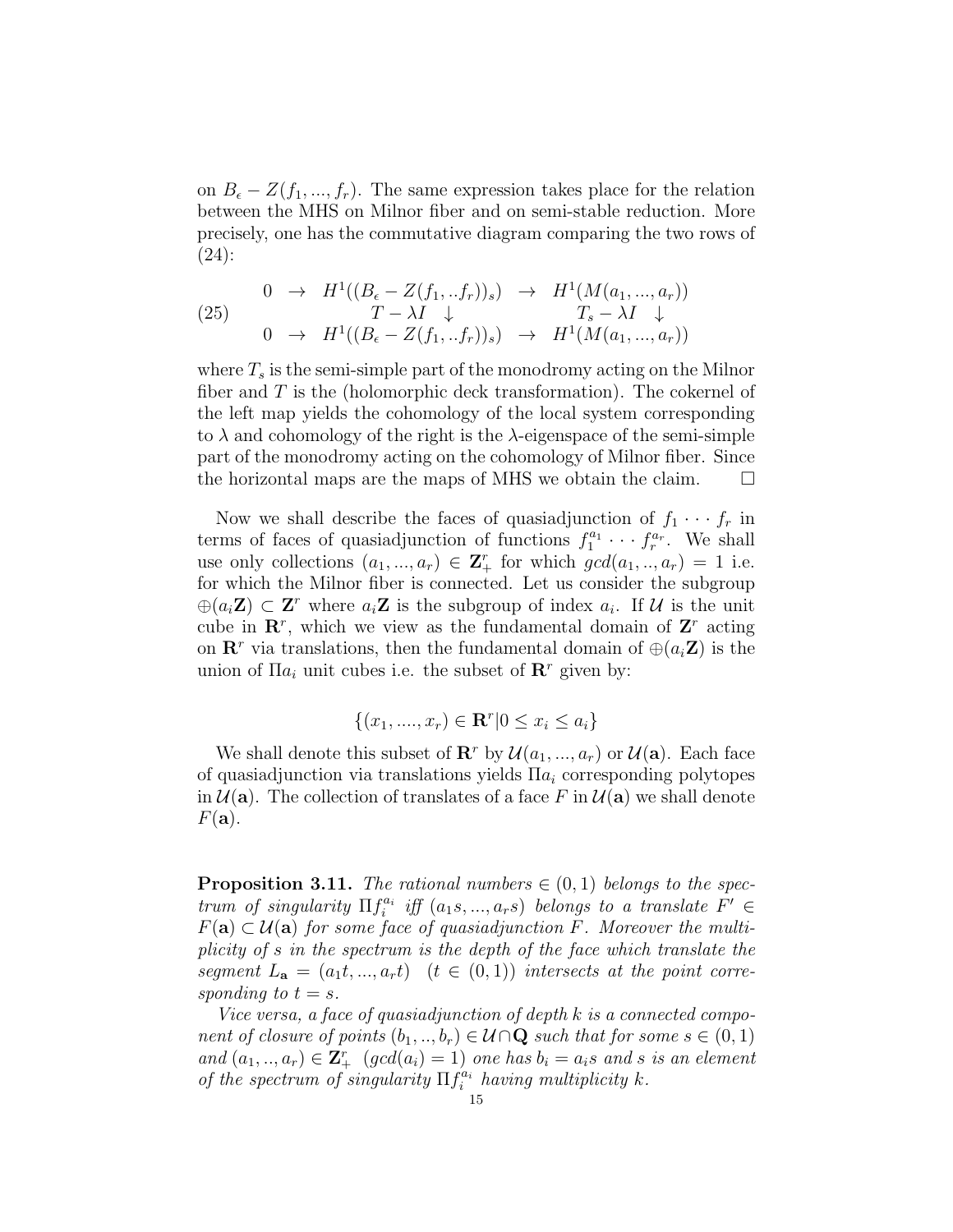Proof. This proposition follows from the relation between Betti numbers or ranks of Hodge groups of local systems and faces of quasiadjunction. Recall that that the local system corresponding to the character  $\chi, \chi(\gamma_i) = \xi_i$  has non vanishing cohomology iff  $(\xi_1, ..., \xi_r)$ belongs to the characteristic variety (cf. remark 3.13 below). Similarly,  $(s_1, ..., s_r)$ ,  $0 < s_i < 1$  has the dimension of Hodge group equal k if  $(s_1, ..., s_r)$  is in the face of quasiadjunction of depth k. The Milnor fiber of the singularity  $\Pi f_i^{a_i}$  is homotopy equivalent to the infinite cyclic cover of  $S^3 - L$  with the Galois group having the characters which when viewed as the characters of  $\pi_1(S^3 - L)$  have the form  $(t^{a_1},..., t^{a_r})$  for some t. By proposition  $(3.10)$  we can identify an element of spectrum (with multiplicity) in  $(0, 1)$  with the element of the universal cover of the torus of characters which exponent is the local system with non vanishing  $Gr_0^F H^1(S^3 - L, L_{\xi})$  (of dimension equal to multiplicity). Hence spectrum of  $\Pi f_i^{a_i}$  consists of s such that  $(a_1s \mod 1, \ldots, a_r s \mod 1)$  belongs to a face of quasiadjunction. This is equivalent to the description of the relation between the spectrum and the faces of quasiadjunction given in the proposition.

REMARK 3.12. Similarly, the elements of the spectrum in  $(-1,0)$  can be obtained as intersections of lines  $(a_1, a_2, \ldots, a_r)$  with conjugates of translates of faces of quasiadjunction. Indeed, the elements of the spectrum  $(-1,0)$  characterized by the property that  $exp(2\pi\sqrt{-1}\alpha)$  are the eigenvalues on the semi-simple part of the monodromy acting on  $Gr_1^W(F^0 \cap \bar{F}^1)H^1(M(a_1, ..., a_r)).$  On the other hand  $Gr_1^W(F^0 \cap \bar{F}^1)$  is the conjugate of  $Gr_1^W F^1 \cap \overline{F}^0 = Gr_1^W Gr_F^1$  (since  $H^1 = F^0 H^1, F^2 H^1 = 0$ ).

REMARK 3.13. If  $\Pi(t_1^{m_1}...t_t^{m_r}-\omega)$  is the multivariable Alexander polynomial of  $f_1...f_r$  then the Alexander polynomial of  $\Pi f_i^{a_i}$  is given by  $(t-1)\Pi(t^{a_1m_1+\ldots+a_rm_r}-\omega)$ . This follows from an extension of the classical relation between multivariable and one variable Alexander polynomial (cf.  $|20|$ ).

In particular one obtains a relation between the faces of quasiadjunction of  $f_1 \cdots f_r$  and the spectrum of corresponding singularity as follows.

**Corollary 3.14.** A rational  $\xi \in (0,1)$  belongs to the spectrum of  $f_1$ .  $\ldots$  ·  $f_r$  if and only if

$$
(26)\qquad \qquad (\xi, ..., \xi)
$$

belongs to a face of quasiadjunction. Moreover the multiplicity of  $\xi$  in the spectrum is the holomorphic depth of the character  $\chi_{\gamma_i}$  given by  $\chi_{\gamma_i} = e^{2\pi\sqrt{-1}\xi}$ . In particular the number of faces of quasiadjunction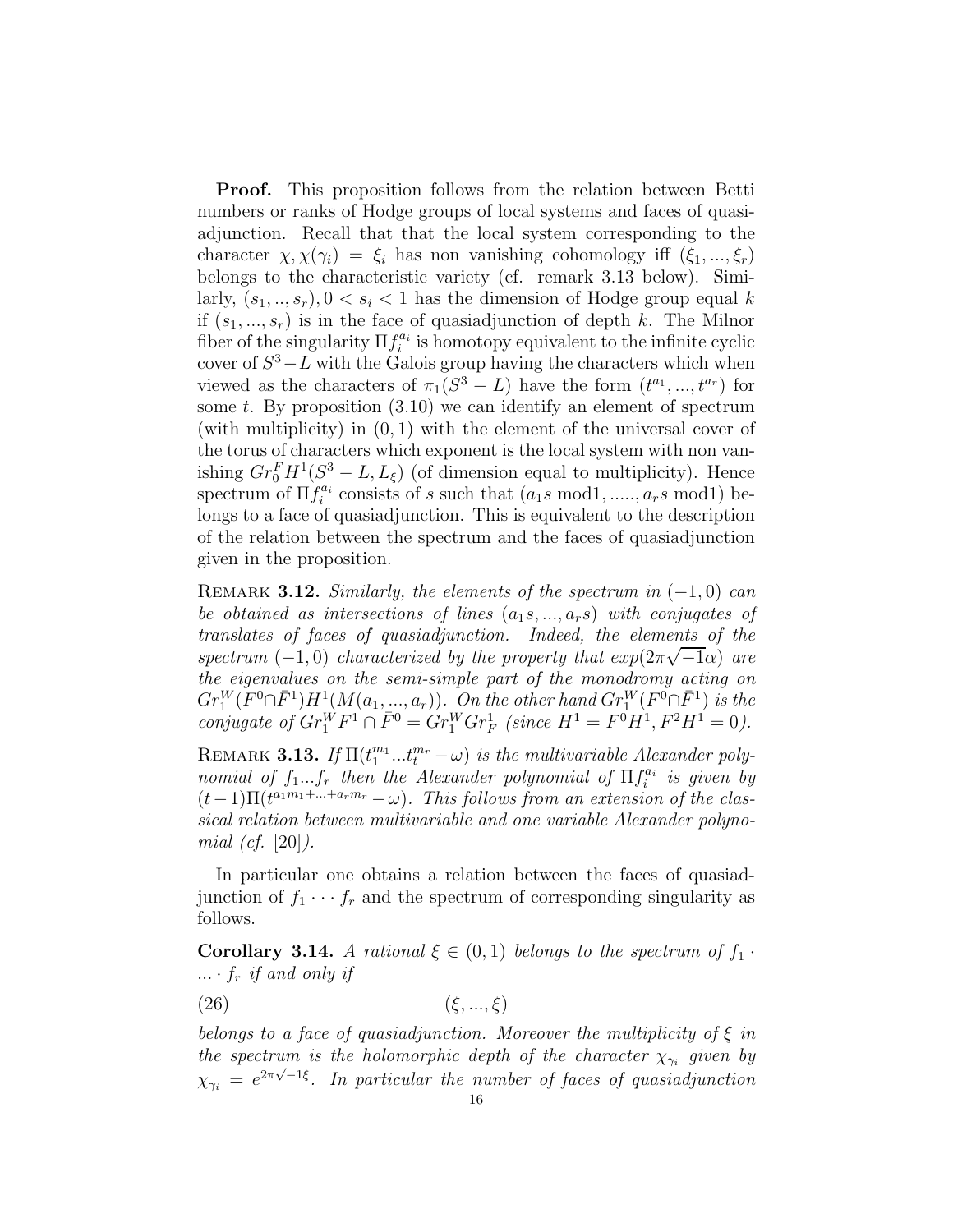intersecting the line in U given by points  $(26)$  is equal to the number of elements in the spectrum of  $f_1 \cdots f_r$ .

The Milnor number of  $f_1 \cdots f_r$  is related to the depths of faces of quasiadjunction as follow. If  $\dim Gr_0^WH^1(L_\chi) = 0$  for any  $\chi$  which is the exponent of (26) then

(27) 
$$
\mu = (r-1) + 2 \sum_{F} d^{h}(F)
$$

where summation is over faces of quasiadjunction containing points of the form (26) and extra  $r-1$  is due to the fact that this is the difference between the Betti number of finite branch and unbranched cover of  $S^3 - L$ ; the second part of (27) calculates the Betti number of branched covering of  $S^3$ .

Example The situation in which the number of faces of quasiadjunction coincides with the number of elements in the spectrum comes up in cases  $(x^2 + y^3)(y^2 + x^3)$ . For the singularity  $x^r - y^r = 0$ the sum of the depths of all faces is  $\frac{(r-1)(r-2)}{2}$  and  $(**)$  translates to  $r-1+2\frac{(r-1)(r-2)}{2}=(r-1)^2$ 

REMARK 3.15. One may conjecture the following method to calculate faces of quasiadjunction. Let  $exp: \mathcal{U} \to Char^u H_1(S^3 - Z(f_1, . . f_r))$  be the universal covering map of the group of unitary characters restricted to the unit cube  $\mathcal{U} \subset \mathbb{R}^r$ . The subset of  $\mathcal{U}$  which is the preimage of the zero set of the multivariable Alexander polynomial in  $Char^uH_1(S^3$  –  $Z(f_1,..f_r)$  is a union of hyperplanes. Consider the stratification of this union in which each stratum consists of points belonging to the same collection of hyperplanes. The conjecture is that holomorphic depth is constant on each stratum and hence the faces of quasiadjunction are the strata of this stratification with positive holomorphic depth.

In particular, in the case of two branches  $V_1$  is a union of segments and  $V_k$  with  $k \geq 2$  are union of isolated points. The holomorphic depth of each point  $(\alpha_1, \alpha_2)$   $(\alpha_i \in \mathbb{Q})$  (e.g. a component of the zero dimensional stratum of the preimage of the zero set of Alexander polynomial) is the multiplicity of  $exp(2\pi it)$  of the singularity  $f_1^{a_1} f_2^{a_2} = 0$  where  $\alpha_1/\alpha_2 = a_1/a_2$  (here  $a_1, a_2$  are relatively prime integers and  $t \in \mathbb{Q}$  is determined from  $\alpha_i = a_i t$ .

#### 4. Faces of quasiadjunction and Bernstein polynomials

Recall a definition of the multivariable Bernstein ideal following [16] and [6]. Consider the collection of polynomials  $b(s_1, ..., s_r) \in$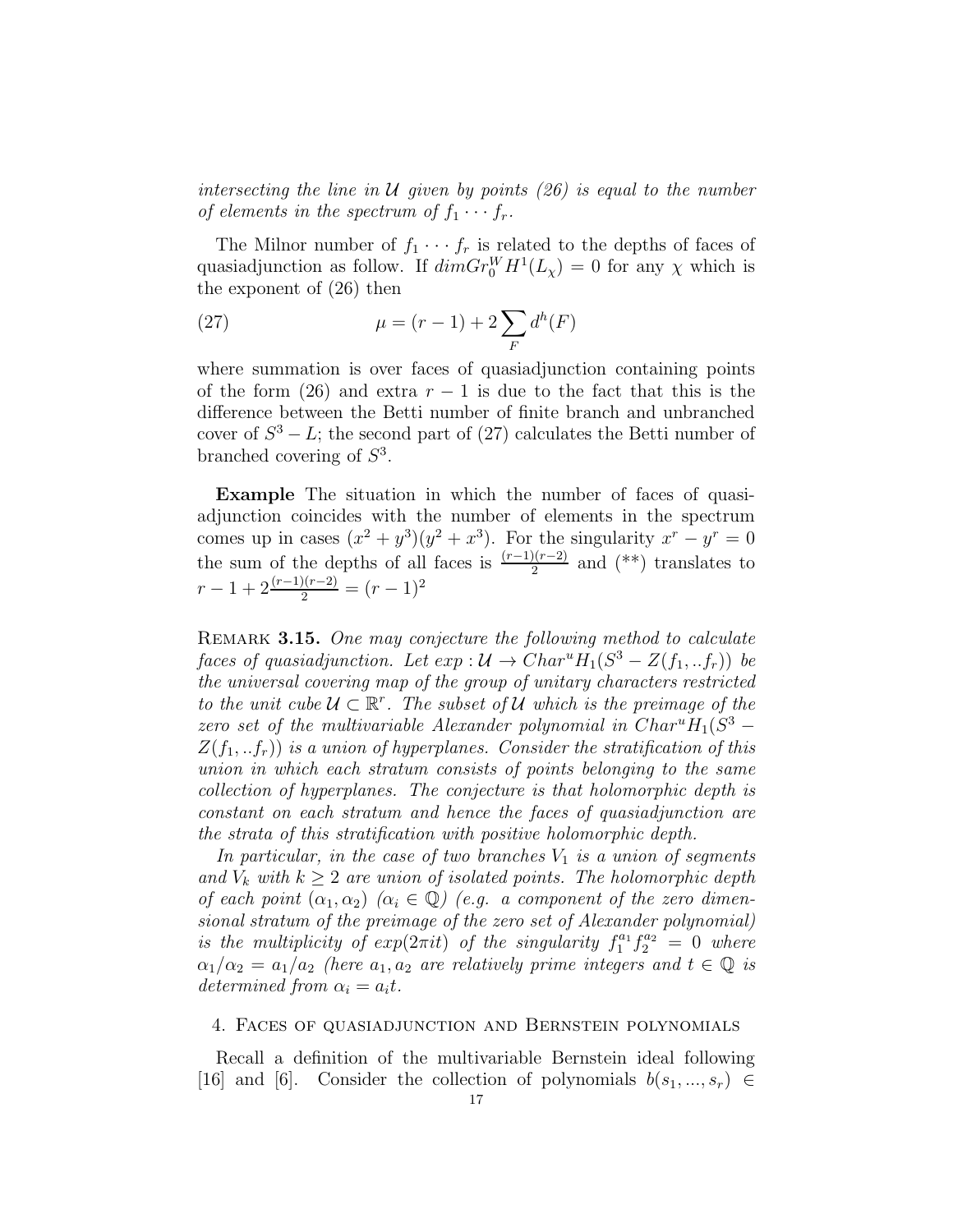$\mathbb{C}[s_1, ..., s_r]$  and differential operators  $P(s_1, ..., s_r) \in \mathcal{D}[s_1, ..., s_r]$  such that:

(28) 
$$
P \cdot f_1^{s_1+1} \cdot \ldots \cdot f_r^{s_r+1} = b(s_1, \ldots s_r) f^{s_1} \cdot \ldots \cdot f_r^{s_r}
$$

where  $f_1, \ldots, f_r$  are the germs of plane curves as in section 2. Such polynomials b form an ideal  $\mathcal{B}_{f_1,...,f_r}$  in  $\mathbb{C}[s_1,...,s_r]$ . This ideal is a non-zero ideal (cf. [16]). In the case  $r = 1$  the monic generator of it (uniquely defined) is called the Bernstein polynomial of germ  $f$ . The goal of this section is to show the following:

**Theorem 4.1.** Let P be the product of linear forms  $L_i(s_1+1, ..., s_r+1)$ where  $L_i$  runs through linear forms vanishing on  $(r-1)$ -dimensional faces of of polytopes of quasiadjunction corresponding to a germ with r irreducible components  $f_1, ..., f_r$ . Then any  $b \in \mathcal{B}_{f_1,...,f_r}$  is divisible by  $\mathcal{P}.$ 

*Proof.* Let  $L_{\phi}$  be the equation of a face of quasiadjunction corresponding to a germ  $\phi \in \mathcal{A}$  and let  $\omega_{\phi}$  be the form (2). Using relation (1) we have:

(29) 
$$
\omega_{\phi} = \phi \cdot f_1^{\frac{j_1+1}{m_1}-1} \dots f_r^{\frac{j_r+1}{m_r}-1} dx \wedge dy
$$

This form extends over the exceptional locus of the resolution of singularity (1) if and only if  $\omega_{\phi}$  is  $L^2$ -form (cf. [14]). It follows from the definition of an ideal of quasiadjunction that the integral of form  $(29)$  (over a small compact ball B about the origin and a test function  $\psi$  on  $B$ ):

(30) 
$$
\int_{B} |\phi|^2 |f_1|^{2(\frac{j_1+1}{m_1}-1)} \cdot \dots \cdot |f_r|^{2(\frac{j_1+1}{m_1}-1)} \psi
$$

converges for all test functions  $\psi$  and all  $\phi$  in the ideal of quasiadjunction corresponding to a face given by  $L(x_1,...x_r) = 0$  provided that  $L(\frac{j_1+1}{m_1}, \dots, \frac{j_r+1}{m_r}) > 0$  and if  $L(\frac{j_1+1}{m_1}, \dots, \frac{j_1+r}{m_r}) = 0$  then there is  $\phi$  in this ideal of quasiadjunction for which the integral diverges.

On the other hand we have:

(31)  
\n
$$
|b(s_1, ..., s_r)|^2 |\phi|^2 |f_1|^{2s_1} \cdot ... \cdot |f_r|^{2s_r} \psi = P \bar{P} |f_1|^{2s_1+1} \cdot ... \cdot |f_r|^{2s_r+1} |\phi|^2 \psi
$$

since holomorphic and anti-holomorphic differential operators commute (as above,  $\psi$  is a test function). Hence integrating over B both sides of (31) yields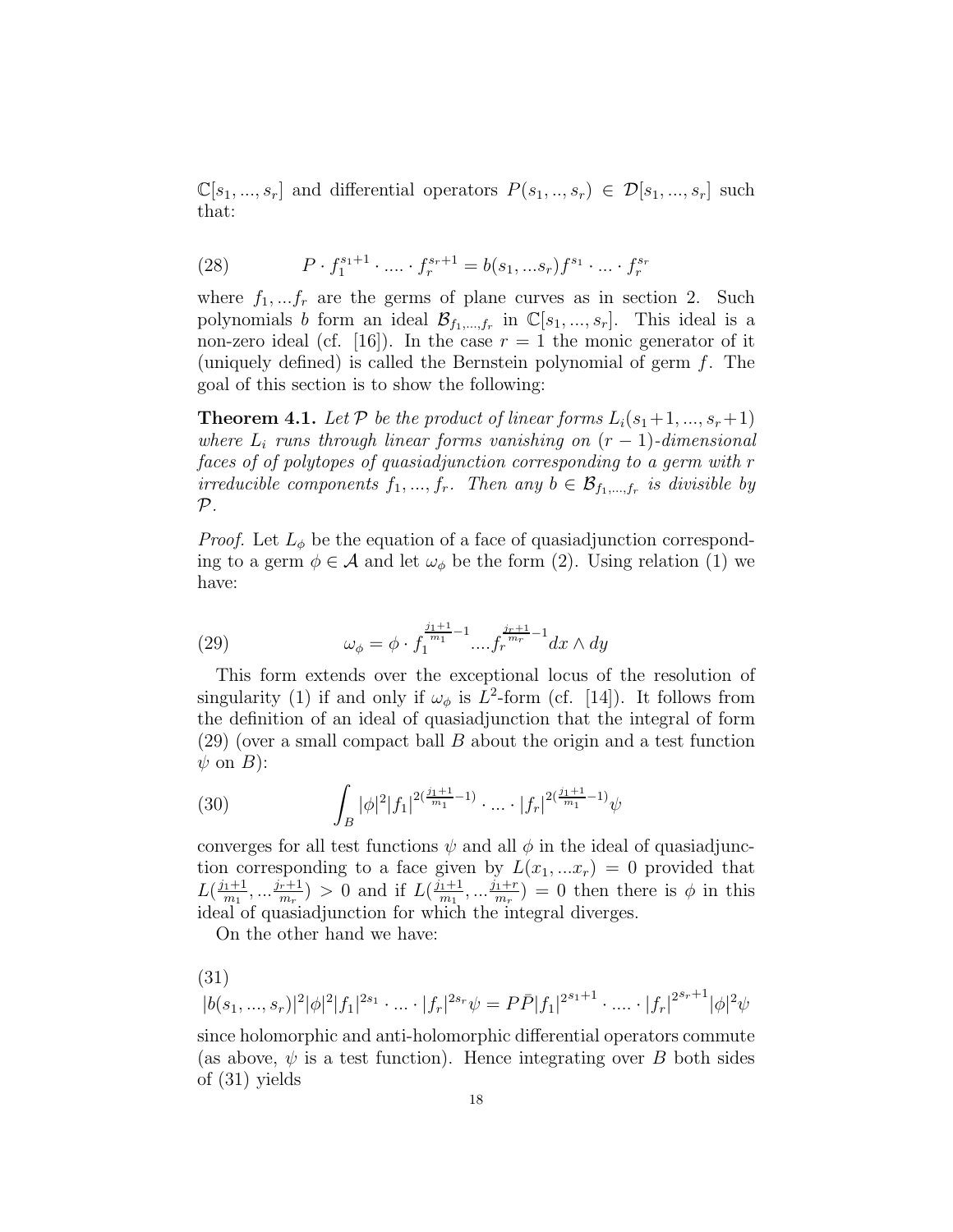(32) 
$$
|b(s_1, ..., s_r)|^2 \int_B |\phi|^2 |f_1|^{2s_1} \cdot ... \cdot |f_r|^{2s_r} \psi =
$$

$$
\int P \bar{P} |f_1|^{2(s_1+1)} \cdot ... \cdot |f_r|^{2(s_r+1)} |\phi|^2 \psi
$$

Applying this to  $\phi$  for which integral (30) diverges for  $s_i = \frac{j_i+1}{m_i} - 1$ where  $\frac{j_i+1}{m_i}$  is on the face of quasiadjunction we obtain that the meromorphic function of  $(s_1, ..., s_r)$  given by either side of  $(32)$  when we approach to any point on the face of quasiadjunction right hand side is holomorphic in  $s_1, \ldots s_r$  while the integral in the left hand side has pole. Hence  $b(s_1, ... s_r)$  must vanish on  $L(s_1 + 1, ..., s_r + 1) = 0$ .

Example 4.2. The hyperplanes containing the faces of quasiadjunction of singularity  $(x^2 + y^3)(x^3 + y^2) = 0$  are  $6x_1 + 4x_2 = 1, 3, 5$  and  $4x_1 +$  $6x_2 = 1, 3, 5$  (cf. [2] and [9]). Hence polynomials in Bernstein ideal are vanishing on  $6s_1 + 4s_2 + k = 0, 4s_1 + 6s_2 + k = 0, k = 5, 7, 9$ . In fact according calculations of A.Leykin using SINGULAR (private communication) the Bernstein ideal for this singularity is principal with generator:

$$
(s_1+1)(s_1+1)\Pi_{k=5,7,9,11,13}(4s_1+6s_2+k)(6s_1+4s_2+k)
$$

REMARK 4.3. Similar to theorem 4.1 result, i.e. an identification of the faces of quasi-adjunction with the zeros of polynomials in the multivariable Bernstein ideal can be shown for isolated non normal crossibgs singularities discussed in [10]. The details will appear in a forthcoming publication.

#### **REFERENCES**

- [1] D.Arapura, The Leray spectral sequence is motivic. Invent. Math. 160 (2005), no. 3, 567–589.
- [2] P.Cassou Nogues, A.Libgober, Multivariable Hodge theoretical invariants of germs of plane curves II, in preparation.
- [3] A.Durfee, Mixed Hodge structures on punctured neighborhoods. Duke Math. J. 50 (1983), no. 4, 1017–1040.
- [4] A.Durfee, R.Hain, Mixed Hodge structures on the homotopy of links. Math. Ann. 280 (1988), no. 1, 69–83.
- [5] L.Ein, R.Lazarsfeld, K.Smith, D.Varolin, Jumping coefficients of multiplier ideals. Duke Math. J. 123 (2004), no. 3, 469–506.
- [6] A.Gyoja, Bernstein-Sato's polynomial for several analytic functions. J. Math. Kyoto Univ. 33 (1993), no. 2, 399–411.
- [7] J.Kollar, Singularities of pairs. Algebraic geometry—Santa Cruz 1995, 221– 287, Proc. Sympos. Pure Math., 62, Part 1, Amer. Math. Soc., Providence, RI, 1997.